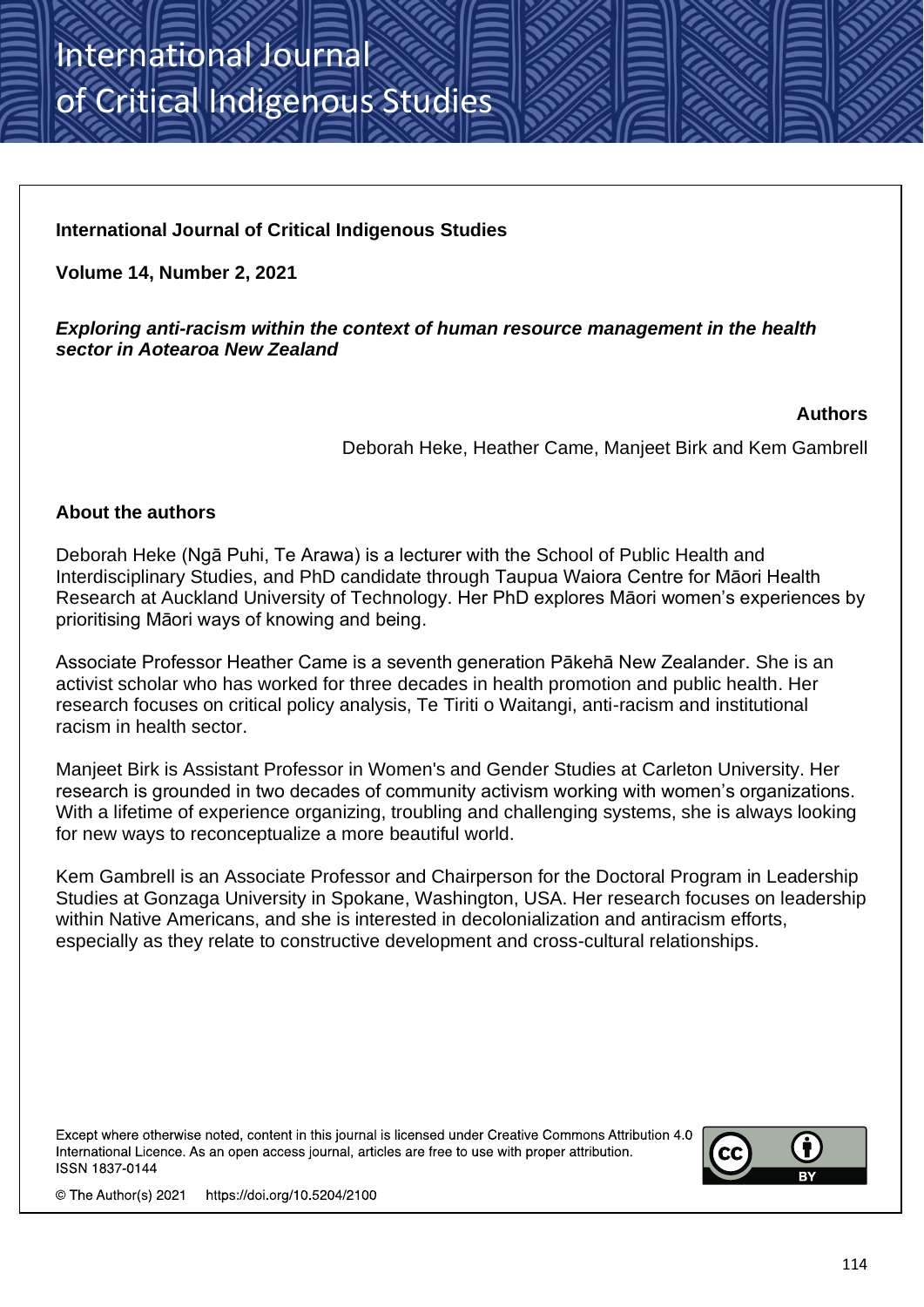## **Abstract**

Compelling evidence continues to demonstrate that racism is a modifiable determinant of health inequities. Despite growing recognition of this, it is less clear from a human resource perspective how to engage in effective anti-racism. Through a review of human resource and anti-racism literature, the white, Indigenous and racialised authors examined existing approaches to anti-racism applicable to the health system in Aotearoa. Two systemic organisational approaches were identified: diversity training and dismantling institutional racism. Recruitment processes, talent management and retention were human resource specific sites for interventions. Insights from antiracism scholarship include upholding te Tiriti o Waitangi and engaging in decolonising to enable transformative change. Power sharing remains at the heart of an anti-racism praxis. A health sector response needs to be co-created with Māori and those with the political will to enable transformation. Given racism has a geographic specificity, solutions need to be informed by the cultural, political, social and historical context.

### **Keywords**

anti-racism praxis; human resource development; Indigenous; health; te Tiriti o Waitangi; decolonisation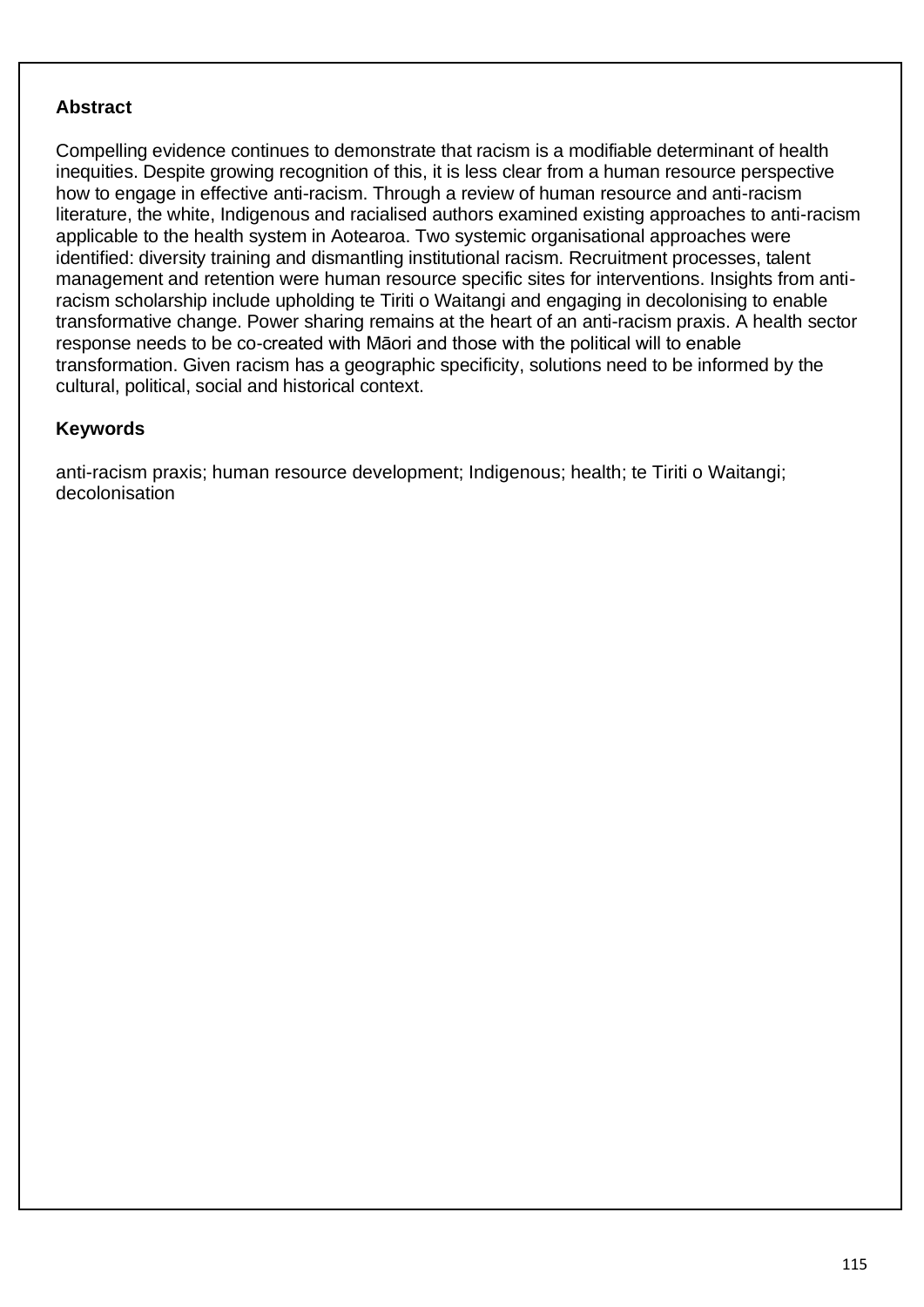Evidence of systematic and troubling health inequities between Indigenous and non-Indigenous populations are evident worldwide (Anderson et al., 2016). There are disparities in communicable and noncommunicable diseases and life expectancies. Research suggests that access to healthcare that is culturally congruent, honours Indigenous healing practices, and mitigates miscommunications is imperative to Indigenous wellbeing (Charbonneau-Dahlen & Crow, 2016).

The current global pandemic has drawn attention to racism and ethnic inequities in the burden of disease and inequitable access to health care. For instance, in the United States, Hatcher and colleagues (2020) found that the overall COVID-19 incidence among Native American and Indigenous persons was 3.5 times greater than that of white people. Historical trauma and enduring racial inequities have perpetuated disparities in health and socioeconomic factors, adversely affecting Indigenous communities (Reid et al., 2019). This is likely to have contributed to the elevated incidence of COVID-19 among these populations.

Evidence of employment-based racial discrimination is also well established (Heath & Di Stasio, 2019; Wingfield & Chavez, 2020). Racism can occur during recruitment, promotion applications, during change management processes, and within the very culture of an organisation (Livingston, 2020; Pager et al., 2009). When ethnicity data is systematically collected, evidence of discrimination (or the absence of discrimination) can be found in organisational employment data (Leslie et al., 2008). Workplace surveys, formal independent reviews, reporting and complaint processes can support efforts to quantify racial climate (Hurtado, 1992) and experiences of workplace discrimination (Human Rights Commission, 2013).

There is a multiplicity of ways to conceptualise racism, including personally mediated racism, cultural racism, historical racism, internalised racism, and institutional racism. Berman and Paradies (2010) noted that racism can be expressed through stereotypes (racist beliefs), prejudice (racist emotions/affect) or discrimination (racist behaviours and practices). They note definitions of racism often include prejudice, power, ideology, stereotypes, domination, disparities and/or unequal treatment. Racism can manifest as microaggressions, through to physical and structural violence and many nuanced shades of racism in between. Crenshaw (1991) notes that experiences of racism have culminative effects and are compounded by the intersections of other forms of oppression such as patriarchy and heterosexism.

Alongside the systemic disadvantaging of racism there also exists systems of inherent advantage manifested as white privilege (Borell et al., 2017). Such advantage manifests in unearned power, assumptions of norms, and a range of other systemically embedded opportunities (Flagg, 1997). Whiteness has been and continues to be embedded into structures which systematically disadvantage marginalised bodies.

In the context of this article, anti-racism is the art and science of disrupting, minimising, preventing, and eliminating racism. It takes a multiplicity of forms but centres around solidarity, an analysis of power and a commitment to reflective practice and strategic dialogue with those targeted by racism.

## *Context of Aotearoa*

Unique to Aotearoa (New Zealand) is te Tiriti o Waitangi (te Tiriti—the Māori text), a treaty negotiated in 1840 between hapū (Māori nations) and the British Crown. This treaty is foundational to public policy in Aotearoa and defines the relationship between Māori (the Indigenous peoples of Aotearoa) and the Crown. Article 3 guarantees Māori the same rights and privileges as British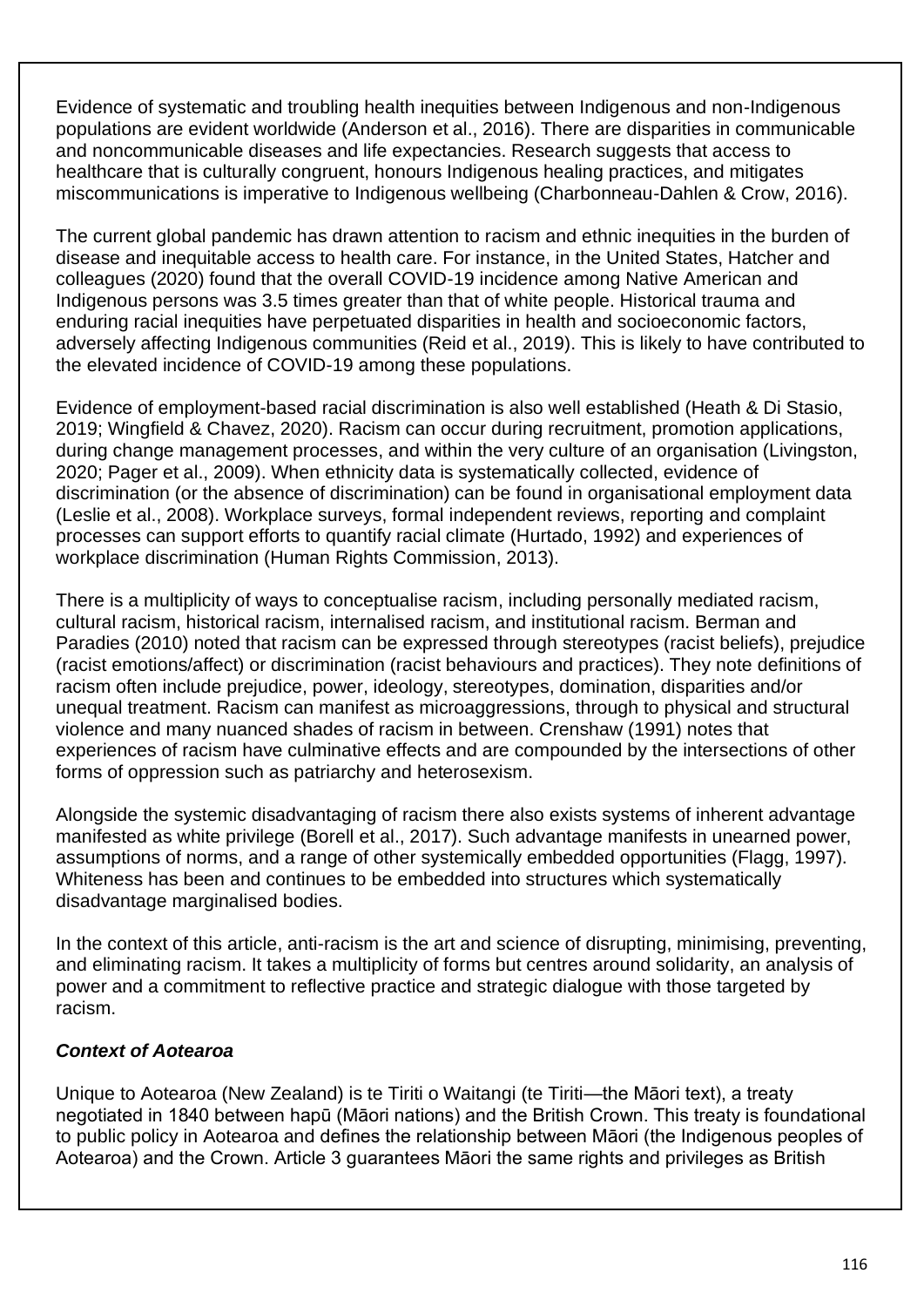subjects. Disappointingly, successive governments have failed to fulfil their te Tiriti responsibilities to protect Māori interests (Cabinet Office, 2019).

Under the Public Service Act 2020, Crown agencies in Aotearoa have obligations to be good employers; these obligations include recognition of the aims and employment aspirations of Māori. There is also a requirement under the Act to engage with Māori, understand Māori perspectives and uphold te Tiriti. The public service also has longstanding commitments to equal employment opportunity (EEO) programs (Jones & Torrie, 2009).

Despite these legislative and policy imperatives, racism persists within the health system, and more specifically, within health organisations (Waitangi Tribunal, 2019). This racism manifests as systemic monoculturalism; a legacy of embedded colonial whiteness that privileges Pākehā (white settlers; Ministerial Advisory Committee on a Māori Perspective for the Department of Social Welfare, 1988).

The urgency to address racism within the health sector in Aotearoa has been amplified by the findings of a series of high-level reports. The Waitangi Tribunal's Wai 2575 report (2019), and the Māori Affairs Select Committee (2020) both recognised the need to address systemic racism as a pathway to address chronic health inequities. Racism has also been recognised by the Quality, Health and Safety Commission (2019), Health and Disability Review (2020) and the Ministry of Health (2018, 2020). These reports reflect an important consensus within the health sector that racism is a determinant of health and that there is racism within the administration of the health system.

The health sector has long experienced under-representation of Māori across health professions (Waitangi Tribunal, 2019). The resulting lack of cultural concordance between patients and health practitioners has been linked to reduced patient satisfaction, access and adherence to treatment (Lee et al., 2020). The drivers of this shortage of Māori practitioners have been associated with historical, political, demographic, cultural, academic and financial factors (Ratima et al., 2007).

Some of this responsibility lies across the education pipeline. Curtis et al. (2012) identified that acknowledging and incorporating Indigenous perspectives and values are beneficial in recruiting and retaining students in the tertiary education sector, alongside community involvement, mentoring, role modelling and an institutional vision inclusive of a commitment to Indigenous development. Research by Cormack et al. (2018) identified implicit bias in medical students towards Pākehā (settler) healthcare workers that was echoed in international literature. Bias in health workers has an impact on healthcare students, causing Indigenous students to struggle with the competing demands of academic expectations and Western practices, juxtaposed with cultural values and ways of being (Cormack et al., 2018).

The right to work, and more specifically, the favourable conditions of work, are enshrined in the Universal Declaration of Human Rights (United Nations, 1948); it is incumbent on signatory states to ensure these rights are upheld. However, once Māori are recruited into the health workforce there are systemic inequities and biases experienced that include ethnic pay disparities and limited advancement opportunities. Came et al. (2020) have exposed evidence of the underrepresentation of Māori and Pacific people in senior levels of the core public sector and district health boards (DHB) in Aotearoa. Quantitative findings show that Māori and Pacific workers were more likely represented in the lower paid roles within the health sector. Qualitative research by Haar (2019) around Māori experiences of the public sector sheds light on these disparities. He identified managers as key factors in maintaining and potentially disrupting ethnic pay disparities.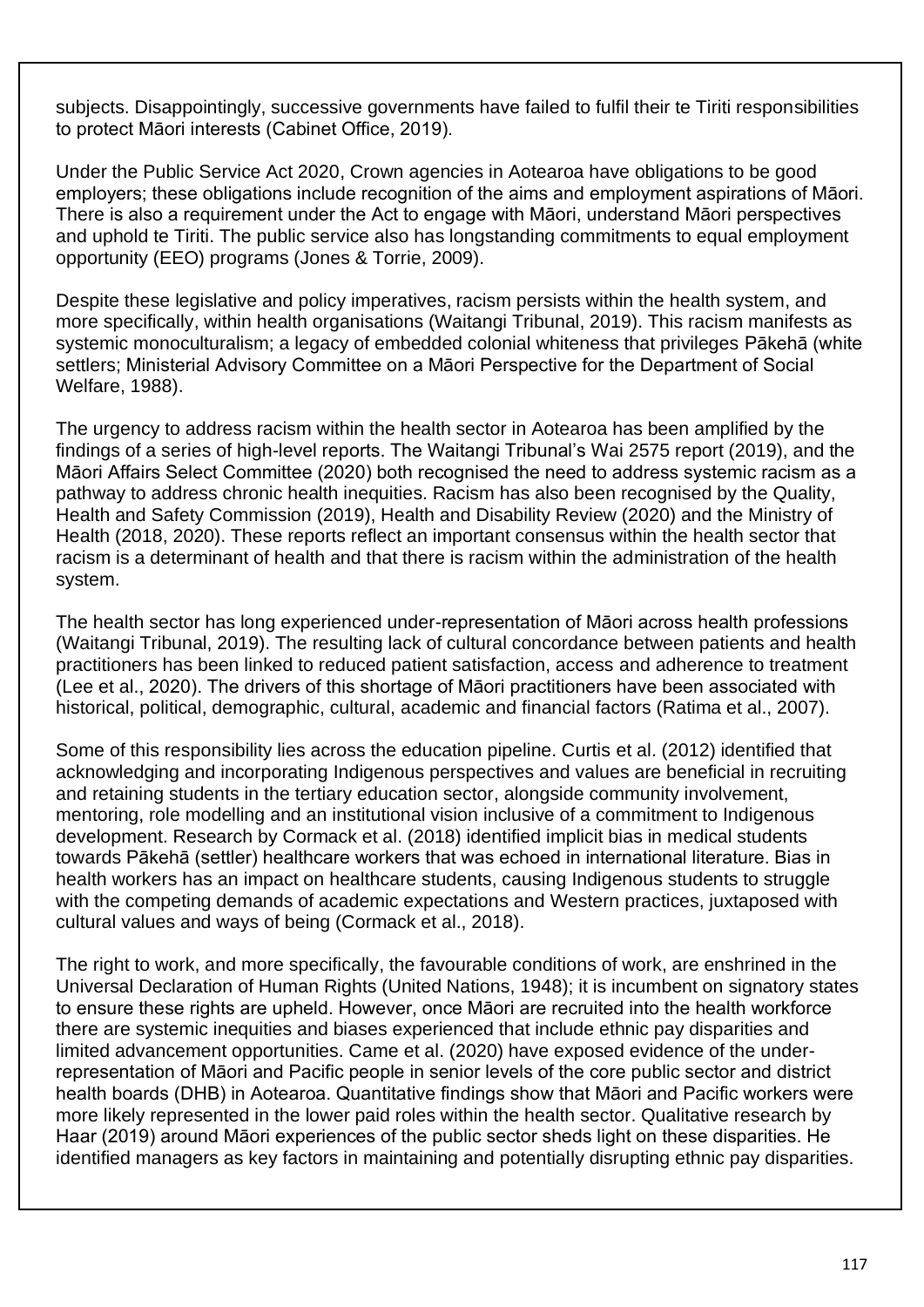Haar (2019) also noted attempts at inclusion and addressing unconscious bias and ethnic differences in approaches to pay negotiation may also contribute to increased parity.

Drawing on human resource and anti-racism scholarship, this article addresses a gap in the literature by considering what might be key elements of a human resource-led response to antiracism.

# **Methodology**

To identify key elements, we undertook a review of the literature in August 2020, searching relevant databases (Web of Science, Scopus, EBSCOhost SociINDEX). Records were screened and initial themes were identified that would provide specific areas for follow-up. We identified the relevance of each record to anti-racism policy and practice, and training within human resources, workplace administration and organisation structures. Relevant records would include references to and analysis of diversity, multiculturalism, cultural sensitivity, affirmative action and anti-racism practices. From the included records, a further review and analysis was conducted of the development, implementation and ongoing transformation toward effective anti-racist practice within human resources and beyond; drawing on the specialised knowledge the authors held of grey and nonindexed literature.

In terms of researcher standpoint (Harding, 2005), the authors are a Pākehā activist scholar specialising in anti-racism with a professional background in public health; a Canadian racialised activist scholar whose expertise lies in uncovering systemic injustice, specifically institutional racism and its application for racialised and Indigenous communities; a Māori PhD candidate whose focus is on giving voice to Māori women's experiences by prioritising Māori ways of knowing and being; and a white settler United States leadership scholar, whose work focuses on diversity, equity, inclusion and decolonialisation practices. We note each of our positions as a way to acknowledge the values we bring, but also the perspectives and practices that inform our positions as researchers.

Ethical approval was not needed for this research.

## **Analysis of the literature**

Across the literature we found material about systemic organisational programmes to disrupt racism. We identified human resource specific sites for anti-racism interventions –recruitment, talent management and retention. We also isolated useful approaches from anti-racism scholarship including engaging in decolonisation and working with te Tiriti. These are considered below.

## *Systemic organisational programs*

Our review identified two types of systemic organisational programs: (1) diversity training and (2) undoing and dismantling racism programs.

## *Diversity training*

Among the most popular education interventions to improve race relations is some form of diversity training. Merriweather-Hunn (2004) argued that diversity training is a tool to "encourage all whom we serve to bring with them to the site of practice their heritage, culture and history" (p. 73). Literature tends to discuss two main approaches to diversity training. One approach helps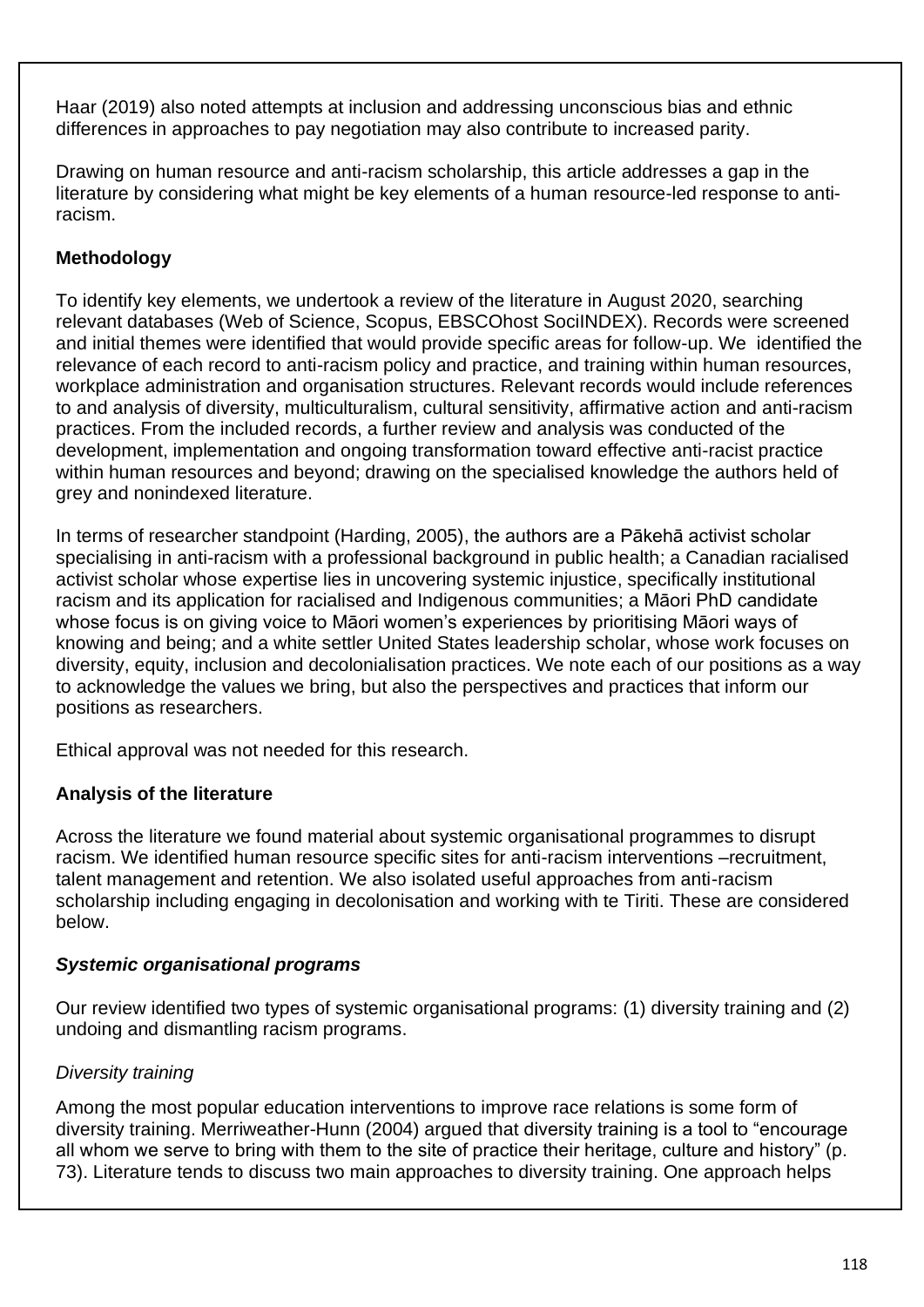participants value differences by building awareness that the skills of a diverse workforce can increase an organisation's competitive edge. The second approach focuses on managing diversity by teaching participants skills to work successfully in a multicultural environment (Monaghan, 2010). The latter approach emphasises the sameness among diverse groups, causing what Hammer et al. (2003), call "minimisation"—the state in which elements of one's own cultural worldview are experienced as universal.

Both of these diversity training approaches strive to increase awareness and assume that behavioural changes will follow naturally. However, internationally, there is a dearth of empirical evidence of the effectiveness of diversity education beyond the immediate experience of the training. Regrettably, Monaghan and Cervero (2006) have demonstrated that diversity training can reinforce existing values and beliefs rather than be transformative if the intervention is short term. Despite its intention to create more inclusive workplaces, institutional notions of diversity can often have the opposite effect.

Ahmed (2012) has argued that "white" institutions create diversity statements and training as a safe and manageable way to respond to institutional whiteness and the uncomfortable racist experiences that occur within organisations. Tuck and Yang (2012) proposed that this is an attempt to deflect a settler identity while continuing to enjoy settler privilege. These diversity endeavours can become the bureaucracy of "doing diversity" as opposed to actioning the transformation potential diversity is intended to. As a result, "diversity" through its statements and trainings can pacify change, subdue conflict and maintain whiteness, which is the antithesis of anti-racism action (Wilkerson, 2020).

Gorski (2008) maintains the goal of diversity work is to centre enhancing equity and social justice. Diversity training needs to acknowledge the racial power dynamics and be mindful not to reinforce and or maintain dominance by one (white) cultural group. Furthermore, systemic change will not follow a single organisational training or policy but requires a dismantling of systemic racism.

## *Un-doing and dismantling racism*

Dismantling and un-doing racism programs are a global phenomenon. They usually involve a systematic planned intervention to address ethnic inequities that recognise complexity and address upstream and downstream drivers of racism (Griffith et al., 2007). Such programs often take a systemic social change approach (Stroh, 2015). This might involve securing organisational commitment, establishing a change management team, mapping the racism, implementing antiracist interventions, and engaging in reflection and evaluation before repeating the cycle. Critical to the success of programs is organisational readiness and the engagement of courageous individuals with the desire to change systems and to use their power beyond the point of empathy to take action. Figure 1 presents an outline of a dismantling racism approach to anti-racism.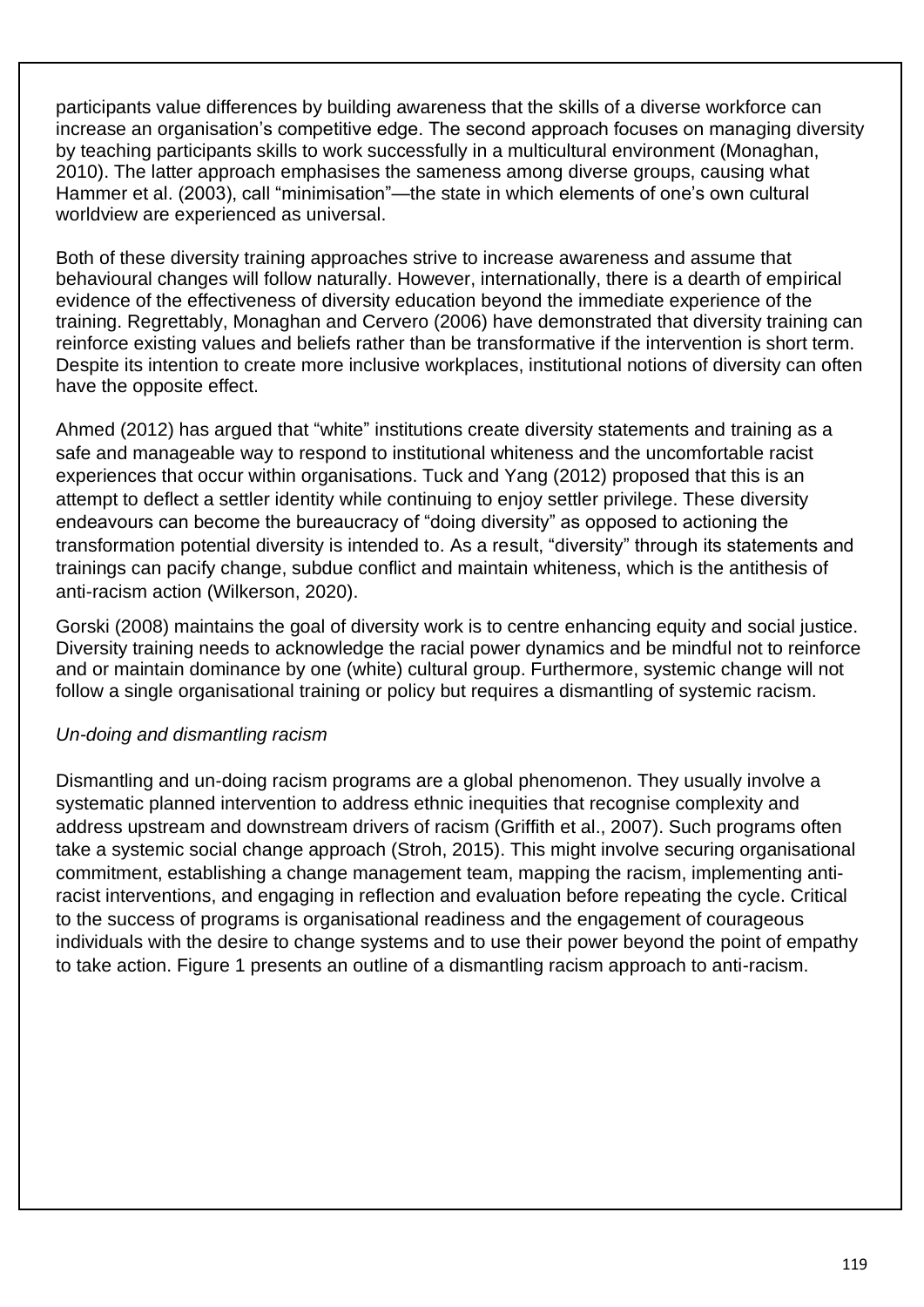

**Figure 1.** Outline of a dismantling racism approach to anti-racism.

In the context of schooling, Miller (2020) has found that un-doing racism programs can make a positive difference to race relations through reframing problems, ameliorating conflicts and informing strategies. While his work centred on schools, Miller observed that leaders can secure institutional buy-in and influence practices beyond their organisation. To be effective, leaders need to be able to speak confidently about racism, be able to respond and embrace the demographics of their institution or community, address discriminatory practices, and build racially inclusive processes, structures and cultures.

Griffith et al. (2007) have applied systems change to dismantling racism work within the health sector. They emphasised that the approach relies on increasing accountability of individuals and systems for monitoring the reduction of inequities and racism, and the reorganising of both formal and informal power. In this context, power is exercised through overt decision making, agenda setting, prioritisation, and shaping meaning, ideology and worldviews (Lukes, 2005). Similarly, Yonas et al. (2006) utilised a fusion of community-based participatory research within an un-doing racism process to develop a racial equity intervention in the context of breast cancer care. They emphasised the importance of cultural humility (Tervalon & Murray-García, 1998), cultural safety (Wepa, 2015), and reflective practice (Schon, 1983). Managing power relationships was challenging, so they recommend patience, transparency in decision making, and expertise within the group in negotiating the dynamics of conflict.

Within the United Kingdom under the Equality Act 2010 it is a requirement for employers to have racial equity policies to address discrimination. Informed by these imperatives, the Institute of Personnel Development (2020) proposes using a systems change approach that (1) sets the clear expectation of zero-tolerance to racism, and (2) co-creates a systemic approach to scrutinising all operational process, ways of working and people management policies. It also involves: (3) getting high-level leadership to a long-term plan of action, and (4) critical appraisal of organisational people management from end to end. As such, organisations need to: (5) connect people in safe places to learn and plan, ensuring employee voice within planning, and (6) engage in two-way communication with workforce and wider stakeholders about key messages and walking the talk.

## *Human resource-specific sites*

According to De Simone et al. (2002), human resource development encompasses the realms of recruitment and retention, training and development, career development, and organisational development. Here we focus on recruitment, talent management, and retention.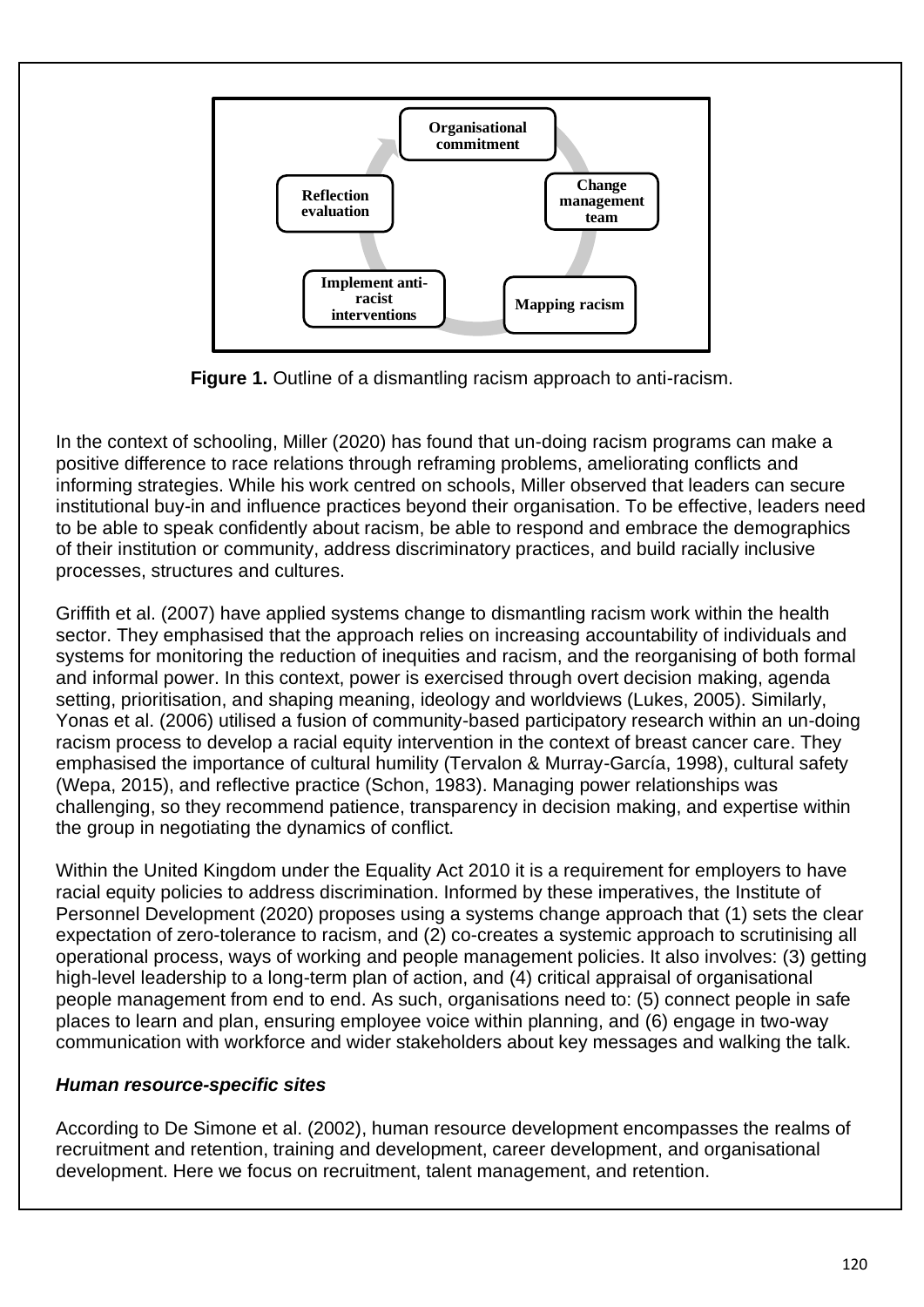### *Recruitment strategies*

A good place to start with anti-racist hiring practices is job descriptions (Woods, 2018). Bias and discrimination can manifest in job descriptions, ultimately influencing not only the hiring decision, but who applies and why. One strategy to address this is to review job descriptions, noting and amending any exclusionary wording. If job descriptions do not actively engage diverse populations, they will not attract diverse applicants.

Burrell (2016) observed that the most common criteria for moving candidates forward had to do with the perception of communication skills (referred to as "polish") and cultural fit. Hiring committees can often employ implicit bias, however, judging criteria differently depending on the race, ethnicity or gender of the candidates. For example, "Black and Hispanic men were seen as needing polish and moved to the reject pile, even when they were strong in other areas, whereas white men who lacked polish were deemed coachable and kept in the running" (Burrell, 2016, p. 72). To mitigate this discrimination, impartial hiring tactics such as blind applications and resumes where names and demographic information are removed, having essay "interviews", and benchmarking demographic and categorical data as tactics to help hold organisations accountable in their hiring practices. Hiring committees who understand, name and address their implicit bias will also serve to limiting discriminatory practices.

Affirmative action is a structural mechanism that can improve workforce diversity and fair selection procedures and decision making, by focusing organisational resources to address discrimination on the basis of things such as gender or ethnicity (Crosby et al., 2006). Curtis et al. (2012), in their study of "best practice" for recruitment into tertiary health programs, identified evidence-based principles that may have applicability within the health sector. These included:

- 1. ensuring recruitment initiatives are framed within an Indigenous world view that incorporates Indigenous realities, values and priorities;
- 2. a tangible institutional commitment to equity reinforced by policies and processes;
- 3. identifying barriers and address them within a localised recruitment strategy, and considering a recruitment pipeline from secondary to tertiary (and into the health sector);
- 4. engaging whānau (families) and Indigenous communities around recruitment;
- 5. the need for high quality data collection and evaluation of recruitment activities.

There have been various local attempts to develop and implement Indigenous recruitment initiatives supporting pathways into health careers. These range from generalised initiatives promoting broad health careers (Andrews et al., 2018) to targeted recruitments within secondary schools (Rangatahi Programme, 2018) and affirmative action schemes for Māori and Pacific medical students (Curtis et al., 2012). Bryers et al. (2021) also found the inclusion of *whānau*  (extended family) and *whakawhanaungatanga* (active relationship building) supported student recruitment and cultural identity.

EEO programs recognise the significant disadvantage, historical inequities and potential discrimination among some groups when it comes to employment (NZSTA, 2021). The Health Workforce Advisory Committee (2003) has made specific recommendations to DHBs to include specific strategies to increase the Māori workforce, to provide ongoing education and development for existing Māori staff, and to consider a range of other health education initiatives.

To achieve the best health outcomes for diverse populations, it is critical that healthcare practitioners reflect the communities they serve. Crear-Perry (2020) notes: "There must be a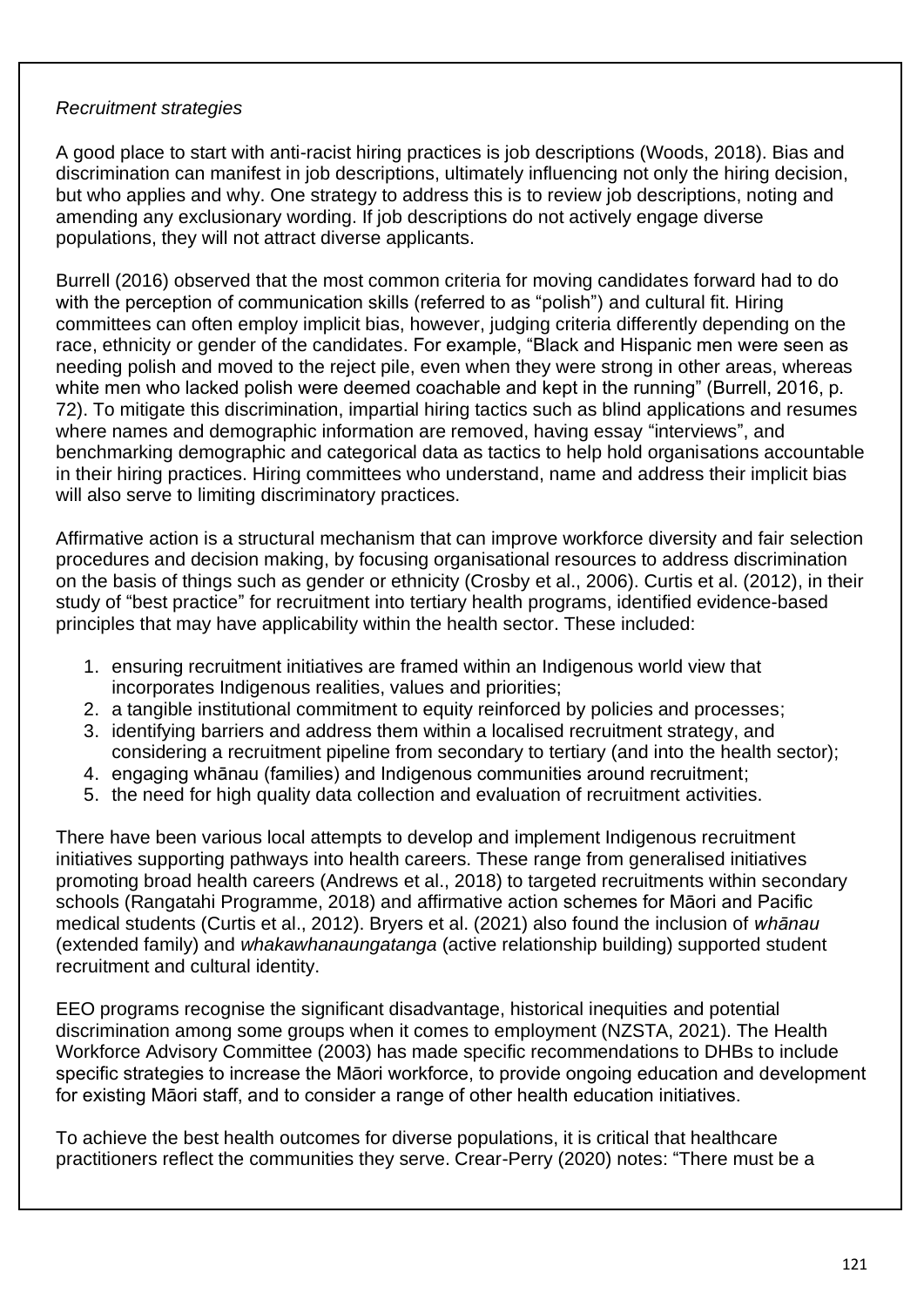paradigm shift such that health-care providers are trained to legitimate and incorporate anti-racist models into their practice which recognise these structural determinants of health" (p. 453).

Not only is adequate and diverse representation required, service providers and the organisations they work within must nurture an anti-racist praxis that seeks to rectify the imbalances of colonialism that normalise Eurocentric ways of knowing. Both affirmative action and EEO initiatives need to be mindful of underlying power dynamics and be resilient enough to address possible political backlash from those who believe addressing racism is providing special unearned privileges to Indigenous and ethnic minorities.

## *Talent management and retention*

Once recruited into the health sector, the challenge for providers and institutions is to build an environment where Māori and/or ethnic minorities can thrive. Harris et al. (2006), through an analysis of nationwide survey, found Māori were significantly more likely to report verbal and physical abuse and unfair treatment at work than non-Māori. Huria et al. (2014b) also found consistent experiences of racism by Māori nurses through their training and professional lives. The nurses reported adverse experiences and extra responsibilities when advocating for Māori patients in frequently hostile clinical environments.

Huria (2014a) found the lack of recognition of the dual cultural and clinical competencies for Māori nurses was a source of frustration. Sometimes Māori nurses found their cultural approach to patients judged by their colleagues as being unprofessional. Furthermore, Māori nurses who were utilised as Māori specialists by colleagues in their workplace want to be institutionally recognised and valued for their dual competencies. There are also systemic factors that reduce the satisfaction of diverse employees, lead to burnout, and eventually cause them to exit the organisation.

To retain Māori and ethnic minority staff requires building culturally responsive workplaces and addressing both personally mediated and institutional racism. Hooker (2015) found that for Māori employees it is important to support the implementation of cultural values in the workplace values such as whanaungatanga, *manaakitanga* (respect and hosting), and *mauri* (the essential quality and vitality of being). Caron et al. (2020), in their Canadian study, found it is necessary to reach a critical mass of Indigenous employees to ensure a good work climate by breaking the feeling of isolation and increasing motivation and wellbeing. Indigenous employees welcomed access to cultural leave and mentoring and training programs.

## *Lessons from an anti-racism praxis*

If white people are to address racism, it will require doing personal (and collective) development work. This includes knowing one's own racial and cultural identity, and the cultural assumptions they bring to the workplace (Huygens, 2004). This is a requirement of cultural safe practice for all health practitioners and managers but is also essential for an anti-racist praxis (Wepa, 2015). The skills of conscientisation, critical reflection and embracing allyship are all foundational to an antiracism praxis. In the context of Aotearoa, this also involves deep and consistent engagement with te Tiriti. In colonial settings it also involves robust and ongoing engagement with decolonisation, whereby Māori cultural practices become normalised.

Brazilian educationist Paulo Freire (2000) developed a unique emancipatory approach to antiracism training. It involved achieving transformation and empowerment through emphasised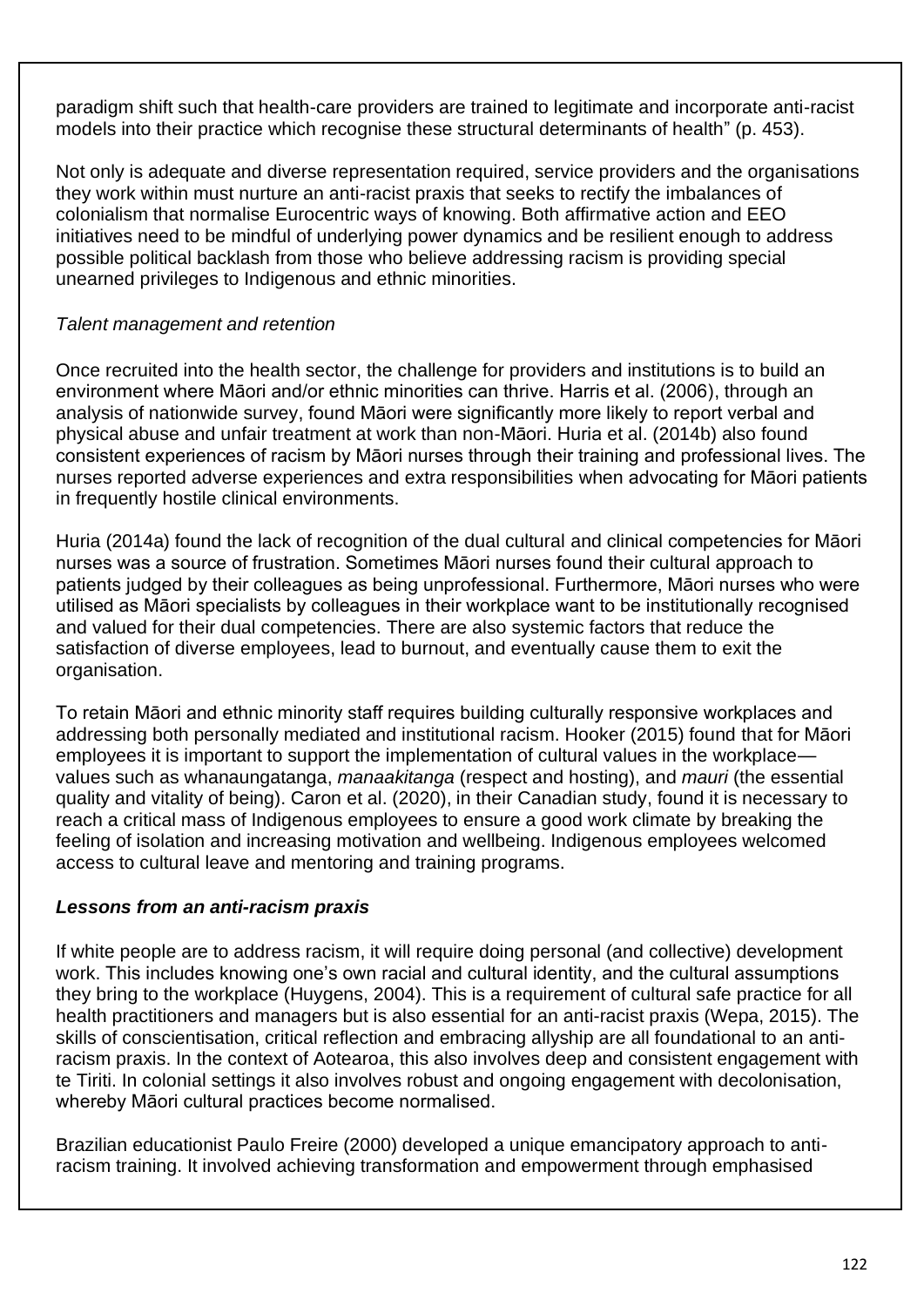collaborative problem-solving processes of naming, analysing, exploring solutions and critical reflection. He coined the expression "conscientisation", which describes the process of seeing unequal power relations and having the confidence and motivation to mobilise around an issue of injustice. His approach has consistently proven effective in exposing unfair or oppressive systems and structures such as racism (Travers, 1997). In this approach, teachers remove themselves from the role of expert, instead becoming a facilitator and advocate, working with people to reflect on their experiences to explore the social roots of problems.

Critical reflection is essential to an anti-racism praxis. Simmons et al. (2008) recommends the use of structural analysis in anti-racist training. This is as an entry way into anti-oppression practice that applies *tikanga* (Māori practices) and whole person-soul learning to prepare students for bicultural practice in line with te Tiriti responsibilities. Berman and Paradies (2010) argued that anti-racist programs need a critical reflective lens on institutional practices and policies that educate, demythologise and, importantly, do not relegate anti-racism to a predominantly complaints-based legal framework (Berman & Paradies, 2010). Bohonos (2019) recommended utilising critical whiteness studies as an effective way of creating change within organisations. This involves examining the concept that "white people participate in the maintenance of white supremacy whenever we impose white norms without acknowledging their whiteness" (Flagg, 1997, p. 222).

Came (2014) has developed a method of mapping evidence-based sites of racism that can be used in the context of public policy but also across other domains. In the context of anti-racism training, this method allows practitioners' expertise and insights to be shared and the collective development of ideas to disrupt identified sites of racism. Critical to this is a mana-enhancing approach that avoids blame, guilt and shame at the baseline racism within the organisation. In addition, influenced by Freirean ideas of emancipatory practice, Kidd et al. (2021) have developed an approach to using stories of racism to generate collective analysis of sites of racism and cocreate anti-racism interventions. These approaches can usefully be integrated into a systemschange and/or action-research approach to strengthen organisational anti-racist initiatives.

Margaret (2013) notes that allyship is a longstanding tradition within anti-racism praxis. Frey (2020) argued that effective allies are people who use their privilege to advocate for marginalised groups. The support is usually long-term and relational. She makes the distinction between true allyship and performative allyship where the support is public and superficial and avoids sharing power and any substantive work. Frey (2020) identifies a range of anti-racist actions that can inform allyship, such as conducting a baseline audit of organisations' practices and programs. Examples comprise: an ethnicity analysis of clients, reviewing marketing materials, developing a position statement about racism, ensuring the workforce is diverse, recognising racism as a trauma, supporting leaders making change, developing a plan, being bold and specific in organisational actions, and incorporating an evaluation strategy.

Hiranandani (2012) proposes health providers, like any other organisation, should enable an environment where potential allies can question the status quo and push for the redistribution of power. Furthermore, calling out racism in the workplace is a way for allies to help portray racism as a problem beyond those it targets.

Beyond individual acts of allyship, organisations such as health providers can enter into collaborative relationships with Māori and/or minority organisations and networks to establish clear accountability lines. Accountability is critical to anti-racism action and rebalancing power relations. Alfred-Taiaiake (1999) argued Indigenous leaders are critical to decolonising the heath system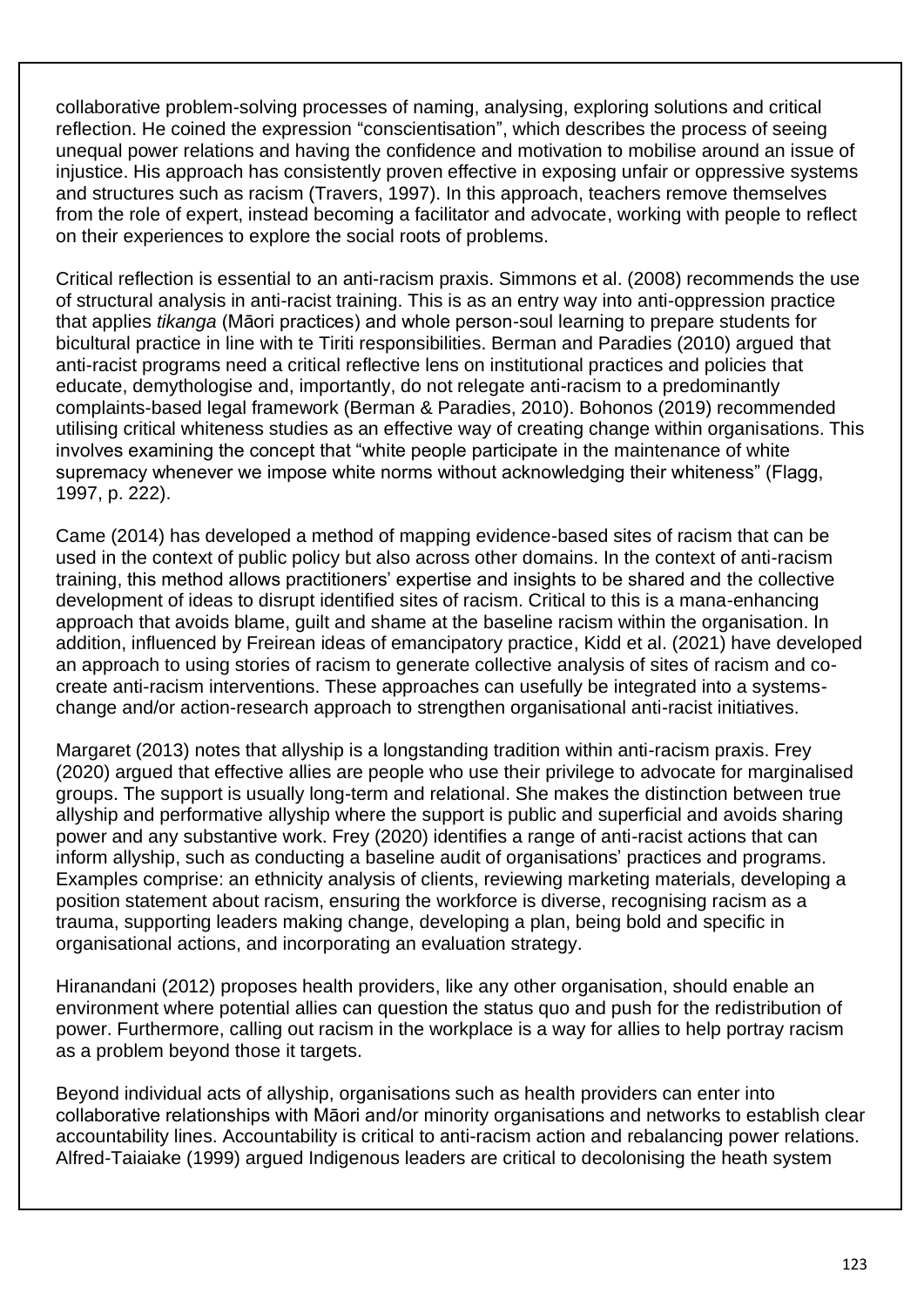and re-establishing Indigenous health and wellbeing. If Indigenous and Māori leaders are well placed in various senior organisational positions, with budgets and a clear mandate for change, this could begin to address ethnic health inequities and dismantle racism through systems change.

## *Decolonisation and te Tiriti o Waitangi*

Unique to Aotearoa, te Tiriti is a power-sharing treaty negotiated between hapū and the British Crown. The existence of ethnic pay disparities and the under-representation of Māori in senior leadership roles and/or under-representation within health professions all suggest a failure to consistently uphold te Tiriti. The ethical imperative to engage with te Tiriti to eliminate structural and institutional racism has been argued extensively elsewhere (Berghan et al., 2017; Waitangi Tribunal, 2019).

In spite of this, the obligation of the Crown to protect Māori interests is rarely discussed, specifically in the context of human resource literature. Yet te Tiriti responsibilities fall on all Crown agencies (Cabinet Office, 2019) and those that receive public monies, which is the majority of the health sector in Aotearoa. Table 1 shows areas that agencies might address to progress their te Tiriti responsibilities.

| <b>Elements of te Tiriti</b> | <b>Te Tiriti indicator</b>                               |
|------------------------------|----------------------------------------------------------|
| Preamble                     | Agencies have developed positive constructive            |
|                              | relationship with hapū and other Māori.                  |
| Article One-                 | Processes, actions and decision making within the        |
| kāwanatanga (honourable      | agency are informed and shaped by Māori.                 |
| governance)                  |                                                          |
| Article Two-tino             | The agency pro-actively supports Māori-led               |
| rangatiratanga (absolute     | processes, actions and decision making through           |
| sovereignty)                 | restoring power and resources.                           |
| Article Three-- oritetanga   | The agency is undertaking specific planned actions       |
| (equity)                     | to ensure equitable outcomes for Māori.                  |
| Oral Article Four-           | Māori worldviews, values and wairuatanga                 |
| wairuatanga (spiritual       | (spirituality) are present in all aspects of the work of |
| domain)                      | the agency.                                              |

**Table 1.** Fulfilling te Tiriti o Waitangi responsibilities

Note: Adapted from Berghan et al. (2017) and Margaret (2016).

In her book on te Tiriti application within organisations, Margaret (2016) used the metaphor of a *waka* (canoe) journey. She maintained that te Tiriti engagement is a lifelong enterprise that starts with an agency being clear about why they are making the journey, reaching agreement about how they understand te Tiriti, what structures they need to have in place, what resources they require, whom do they need on board, and where are they heading. Further into the process, decisions need to be made about how to embed te Tiriti, how to navigate challenges and how to sustain the journey.

Māori tino rangatiratanga or self-determination, as outlined in te Tiriti, requires both a departure from the white social contract and direct investment in Māori organisations, kaupapa Māori approaches and *mātauranga Māori* (Māori knowledges). One pathway to achieve this is the forthcoming establishment of a Māori health authority (Came et al., 2021) in Aotearoa. If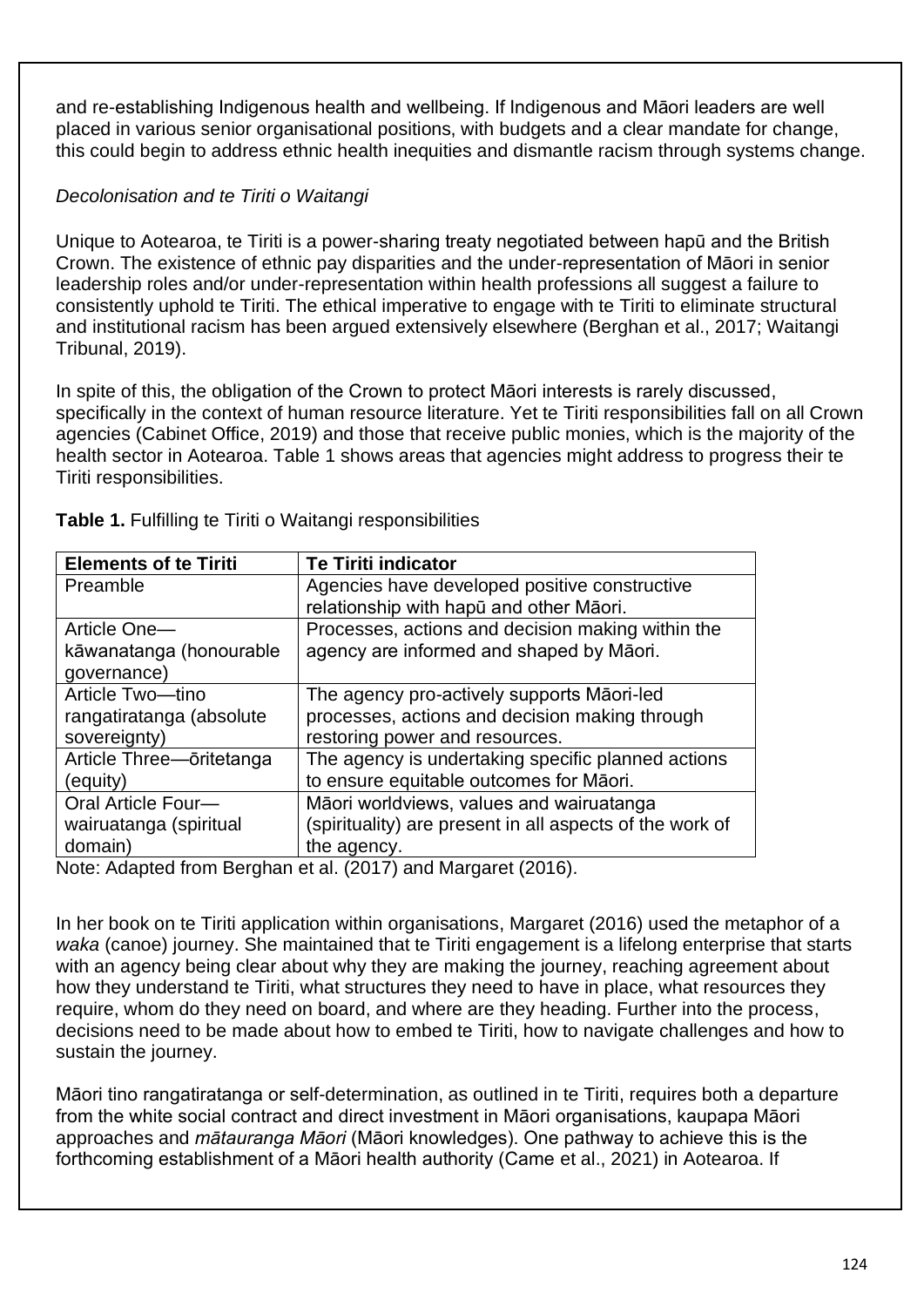sufficiently resourced, this group could enable a significant shift in power relations in the funding, contracting, and delivery of health services through Māori leadership and implementation of te Tiriti responsibilities.

Came et al. (2021) maintain that once te Tiriti compliance and/or engagement is achieved, organisations are less likely to see indicators of racial discrimination against Māori. Te Tiriti is a key step in dismantling white supremacy, and upholding this agreement will likely have a downstream effects for society at large. This is also likely across a global context where colonial nations must prioritise parallel agreements with Indigenous populations to achieve transformative change.

Due to the limited literature in Aotearoa related to the impact of integrating bicultural practices across recruitment processes, further research needs to be done. Research is needed that considers: the differences in having *kaumatua* and *kuia* (Māori elders) involved in all aspects of recruitment; how the cultural competencies of the interview panel and their understanding of *te reo me ōna tikanga* (Māori language and cultural protocols) influence applicants and appointment decisions; and how the framing of advertisements encourage or deter Māori applicants.

Decolonisation is central to an anti-racist praxis within colonial contexts. Decolonisation is both an individual and collective process of revealing and analysing the historic and contemporary impact of colonisation, monoculturalism and institutional racism, combined with political commitment towards the recognition of Indigenous sovereignty. Tuhiwai Smith (2012) describes it is as a "longterm process involving the bureaucratic, cultural, linguistic and psychological divesting of colonial power" (p. 98). Over the long term, decolonising requires the returning of stolen lands, constitutional transformation (Came et al., 2021; Matike Mai Aotearoa, 2016) and honouring historical commitments as a necessary component of any reconciliation and substantive anti-racist transformation. As a result, it will be crucial for organisations to consider their role in this long-term goal and develop a plan to action this transformation.

## **Discussion**

Looking across critical human resource and anti-racism scholarship, there appears to be little integration of these two fields. In a review of 600 human resource development articles, Bierema and Cseh (2003) found limited literature on social justice, sexism, racism and violence, or advocacy for change. To strengthen anti-racism practice, critical areas need to be addressed, such as the impact of human resource practices on reproducing power relations, exploration of who benefits from current human resource practices, and how human resource practices can address racial equity. Organisations who want to address racism are encouraged to develop actionable strategies that consider formal policies, informal cultural norms and the attitudes of staff (Livingston, 2020), and embrace Indigenous knowledge (Walle, 2010).

The following discussion is framed around the contributions to an anti-racism praxis from human resource management, anti-racism praxes, decolonisation and te Tiriti.

## *Contributions from human resource management*

Systemic organisational programs are a potentially proactive way of improving racial climate, ethnic outcomes and addressing racism. While diversity training can increase cross-cultural understanding for some, the evidence shows that unless there is a clear focus on equity and social justice it can also risk entrenching existing stereotypes. Dismantling and undoing racism programs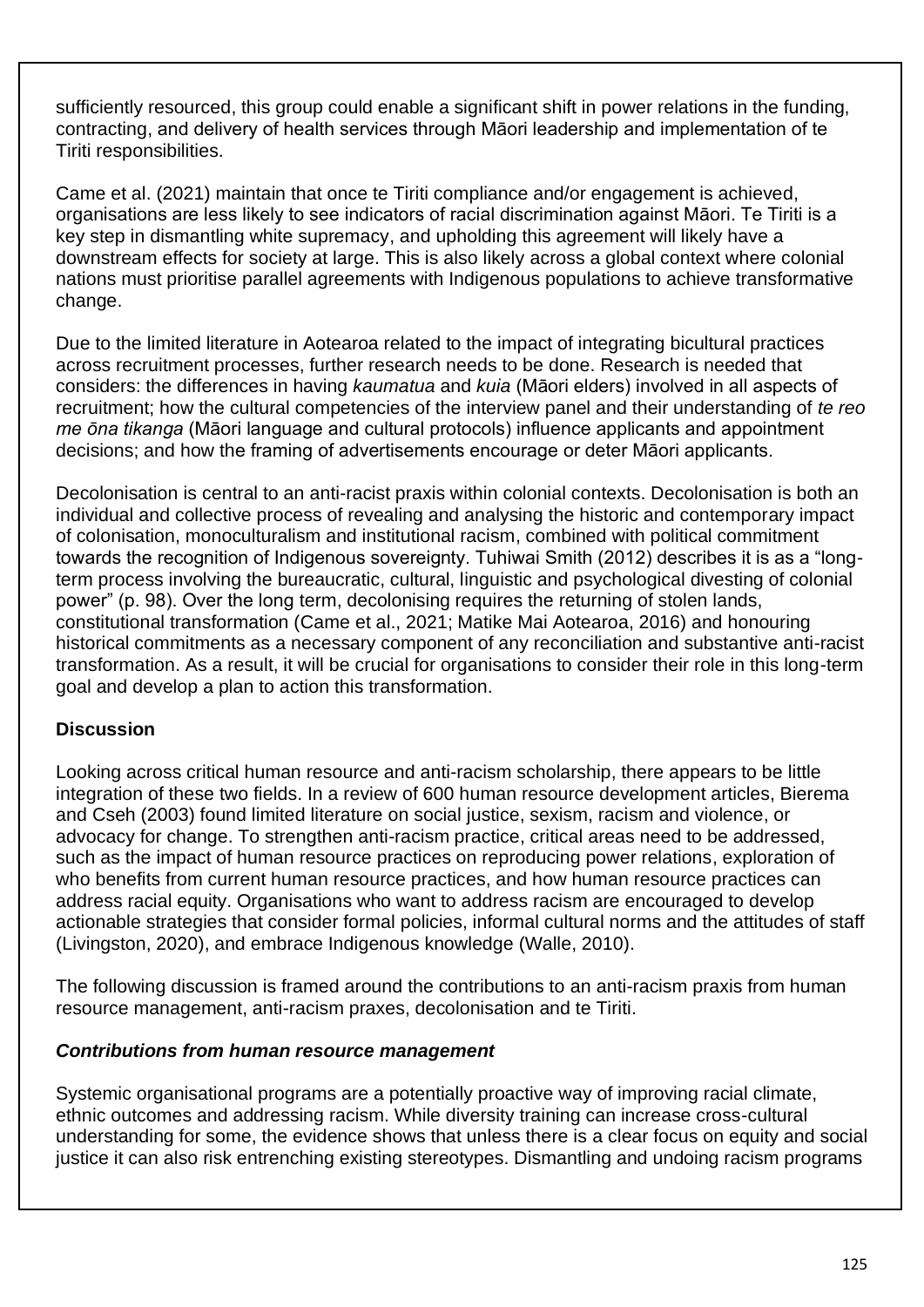seems a more promising approach. Evidence suggests systems change programs can mobilise staff and increase their awareness, knowledge and confidence to take anti-racism action. These programs need to be more substantive than one-off educational interventions and need to ensure that policies, procedures and structural mechanisms are in place so change can be sustained. The formation and resourcing of a change team is critical as well as the development of a networks of people committed to the vision of dismantling racism.

Human resource practices need to be regularly scrutinised to identify where racism is present across this scope of practice. If there are low numbers of Māori and/or racialised practitioners and managers, recruitment processes need urgent attention. These practices need to be reviewed to ensure they are inclusive and reflect a meaningful commitment to bicultural praxis. In addition, investigating how te reo me ōna tikanga is embedded into recruitment and into the organisational culture in an authentic and meaningful way is essential. This may also involve exploring how Māori employees can feel more welcome, so Māori cultural practices are renormalised.

Affirmative action and EEO programs are significant anti-racist responses to historical racial discrimination within human resource practices. As well as supporting human resource practitioners to be anti-racist in their practice, proactive mechanisms need to be in place to manage potential backlash that is often associated with such programs.

## *Contributions from an anti-racism praxis*

An anti-racism praxis is about a serious, prolonged commitment to power sharing to reconfigure racial power dynamics. This work requires practitioners to reflect on who we are, where we have come from and what privilege we wield. Ongoing critical reflection is essential to inform the refinement of anti-racist strategies. Interventions must be tailored to the local socio-political and historical context. So, it is important to be wary of uncritically importing programs from other contexts.

In addition, an anti-racism praxis is best pursued collectively so there is shared understanding of where the racism resides, and anti-racist solutions are co-designed with those with lived experience of racism. Māori practitioners' ability to supplement these approaches with their potential dual competencies should also be acknowledged. With potential experiences of [identifying] racism and understanding the workplace environment, Māori can provide invaluable contributions to the successful navigating of an anti-racism policy. Energy is built through collectively organising, and the work produced is likely to be more sustainable.

It is useful to have accountability mechanisms in place as harmful backlash is often directed at Māori and racialised actors rather than white people engaging in anti-racism. Allyship involves establishing trust over an extended period of time. It is an ongoing process and commitment developed over the course of a relationship.

## *Decolonisation and te Tiriti o Waitangi*

Te Tiriti is fundamental to an anti-racism praxis in Aotearoa, and it gives a structural leverage for Māori leadership within public policy and the administration of the public and health sectors. The colonial project deliberately involved the transfer of land and resources to white settlers and the supplanting of Indigenous process and systems around education, healthcare and justice. As articulated by Linda Tuhiwai Smith (2012), decolonisation requires the systematic winding back of colonial influence and the alleviating and centring of Indigenous knowledge and values. Everyone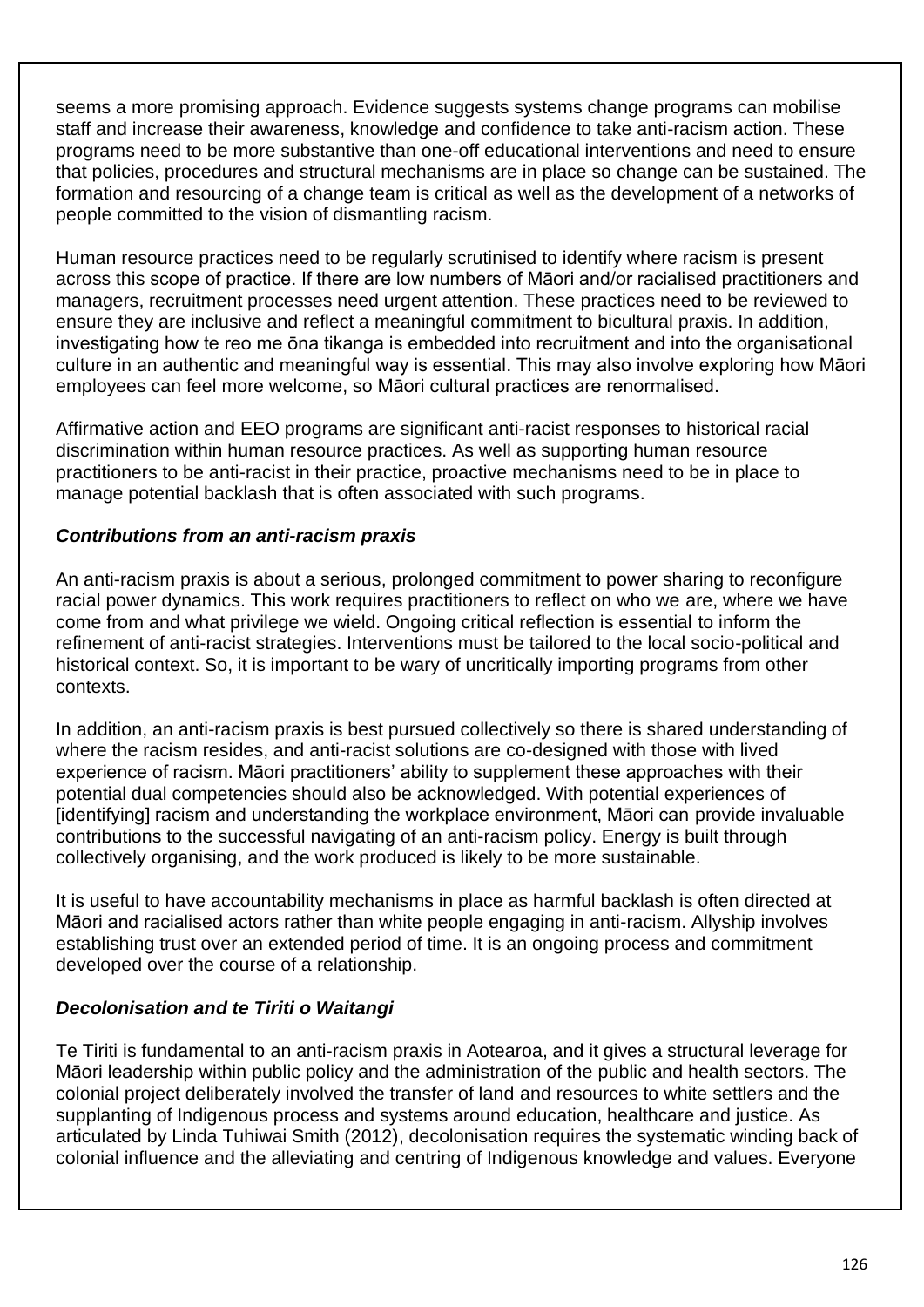across Aotearoa will gain from decolonising action, as it rebalances our commitment and relationship with communities and land. A meaningful engagement with te Tiriti can serve as a model for other white settler contexts.

## **Conclusion**

Human resources management has not been at the forefront of an anti-racism praxis. There are limited connections between the two fields. If we are to successfully dismantle racism within the health sector, a partnership needs to be forged between these two fields. The challenge before us is complex and needs a multilevel, nuanced response tailored to the local cultural, socio-economic and historical context.

Systemic organisational programs need an analysis of power if they are going to be effective in transforming structures, systems, and hearts and minds. Practitioners and organisations need the moral courage to confront and map the racism within their organisations and co-create iterative solutions with those who experience racism. Anti-racism is a process of lifelong learning, interventions, reflections and action.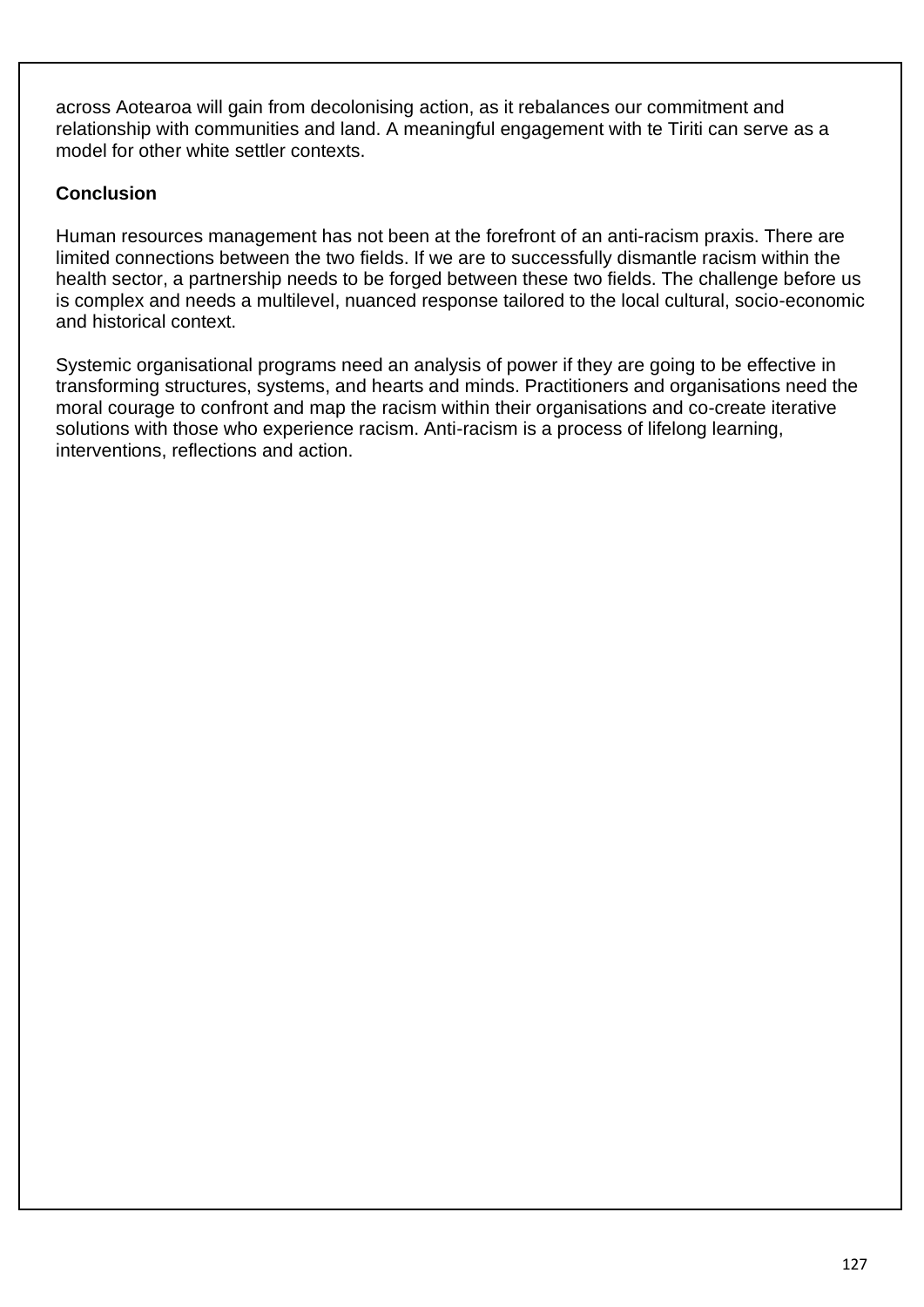## **References**

Ahmed, S. (2012). *On being included: Racism and diversity in institutional life.* Duke University Press.

Alfred-Taiaiake, G. (1999). *Peace Power Righteousness. An Indigenous Manifesto*. Oxford University Press.

Anderson, I., Robson, B., Connolly, M., Al-Yaman, F., Bjertness, E., King, A., Tynan, M., Madden, R., Bang, A., Coimbra, C. E. Jr., Pesantes, M. A., Amigo, H., Andronov, S., Armien, B., Obando, D. A., Axelsson, P., Bhatti, Z. S., Bhutta, Z. A., Bjerregaard, P., Bjertness, M. B., Briceno-Leon, R., Broderstad, A. R., Bustos, P., Chongsuvivatwong, V., Chu, J., … Yap, L. (2016). Indigenous and tribal peoples' health (The Lancet–Lowitja Institute Global Collaboration): A population study. *The Lancet, 338*(10040), 131–157. doi:10.1016/S0140-6736(16)00345-7

Andrews, L., Crawford, R., & Arcus, K. (2018). *Kia Ora Hauora Programme Evaluation Study 2019.* [https://weltec.ac.nz/assets/Other/Researcher/Ruth-Crawford/Kia-Ora-Hauora-Report](https://weltec.ac.nz/assets/Other/Researcher/Ruth-Crawford/Kia-Ora-Hauora-Report-finaldocx.pdf)[finaldocx.pdf](https://weltec.ac.nz/assets/Other/Researcher/Ruth-Crawford/Kia-Ora-Hauora-Report-finaldocx.pdf)

Berghan, G., Came, H., Doole, C., Coupe, N., Fay, J., McCreanor, T., & Simpson, T. (2017). *Te Tiriti-based practice in health promotion.* STIR: Stop Institutional Racism.

Berman, G., & Paradies, Y. (2010). Racism, disadvantage and multiculturalism: Towards effective anti-racist praxis. *Ethnic and Racial Studies, 33*(2), 214–232. doi:10.1080/01419870802302272

Bierema, L. L., & Cseh, M. (2003). Evaluating AHRD research using a feminist research framework. *Human Resource Development Quarterly, 14*(1), 5-26. doi:10.1002/hrdq.1047

Bohonos, J. W. (2019). Including critical whiteness studies in the critical human resource development family: A proposed theoretical framework. *Adult Education Quarterly, 69*(4), 315-337. doi:10.1177/0741713619858131.

Borell, B., Moewaka Barnes, H., & McCreanor, T. (2017). Conceptualising historial privilege: The flip side of historical trauma, a brief examination. *AlterNative: An International Journal of Indigenous Peoples*. doi:10.1177/1177180117742202

Bryers, C., Curtis, E., Tkatch, M., Anderson, A., Stokes, K., Kistanna, S., & Reid, P. (2021). Indigenous secondary school recruitment into tertiary health professional study: A qualitative study of student and whānau worldviews on the strengths, challenges and opportunities of the Whakapiki Ake Project. *Higher Education Research & Development, 40*(1), 19-34. doi:10.1080/07294360.2020.1857344.

Burrell, L. (2016). We just can't handle diversity. *Harvard Business Review, 94*(7/8), 70-74. <https://hbr.org/2016/07/we-just-cant-handle-diversity>

Cabinet Office. (2019). *Te Tiriti o Waitangi / Treaty of Waitangi guidance.* https://dpmc.govt.nz/sites/default/files/2019- 10/CO%2019%20%285%29%20Treaty%20of%20Waitangi%20Guidance%20for%20Agencies.pdf

Came, H. (2014). Sites of institutional racism in public health policy making in New Zealand. *Social Science and Medicine, 106*(0), 214–220. doi:10.1016/j.socscimed.2014.01.055

Came, H., Badu, E., Ioane, J., Manson, L., & McCreanor, T. (2020). Ethnic pay (dis)parities in the public sector leadership from 2001–2016 in Aotearoa New Zealand. *International Journal of Critical Indigenous Studies, 13*(1), 70–85. doi:10.5204/ijcis.v13i1.1331

Came, H., Kidd, J., McCreanor, T., Baker, M., & Simpson, T. (2021). The Simpson-led health sector review: A failure to uphold te Tiriti o Waitangi. *New Zealand Medical Journal, 134*(1532),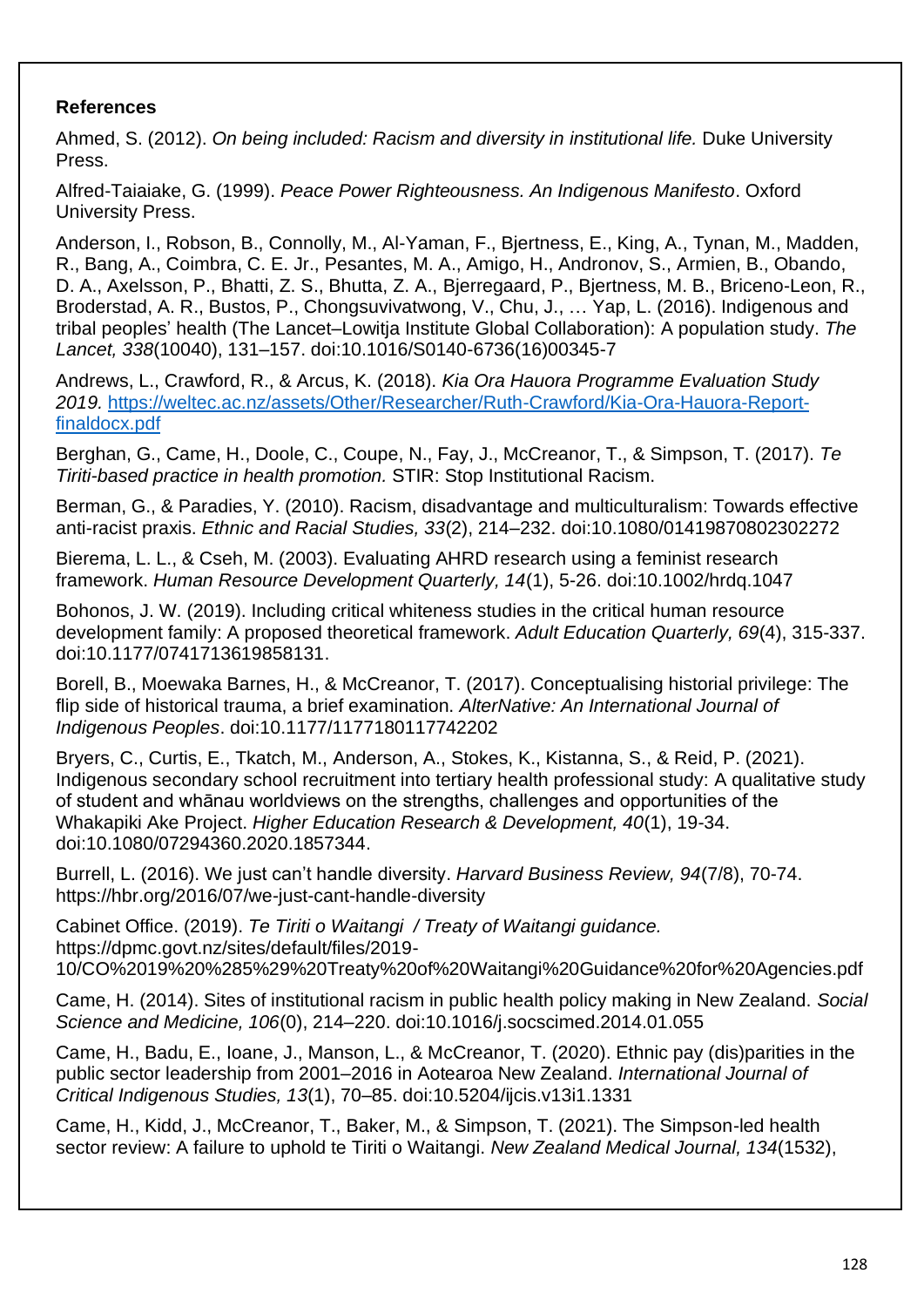77–82. https://journal.nzma.org.nz/journal-articles/the-simpson-led-health-sector-review-a-failureto-uphold-te-tiriti-o-waitangi

Caron, J., Asselin, H., & Beaudoin, J.-M. (2020). Indigenous employees' perceptions of the strategies used by mining employers to promote their recruitment, integration and retention. *Resources Policy, 68*, 101793. doi:10.1016/j.resourpol.2020.101793

Charbonneau-Dahlen, B., & Crow, K. (2016). A brief overview of the history of American Indian nurses. *Journal Cultural Diversity, 23*(3), 79–90.

Cormack, D., Harris, R., Stanley, J., Lacey, C., Jones, R., & Curtis, E. (2018). Ethnic bias amongst medical students in Aotearoa/New Zealand: Findings from the Bias and Decision Making in Medicine (BDMM) study. *PLOS One, 13*(8), e0201168-e0201168. doi:10.1371/journal.pone.0201168

Crear-Perry, J., Maybank, A., Keeys, M., Mitchell, N., & Godbolt, D. (2020). Moving towards antiracist praxis in medicine. *The Lancet, 396*(10429), 451–453. doi:10.1016/S0140-6736(20)31543-9

Crosby, F. J., Iyer, A., & Sincharoen, S. (2006). Understanding affirmative action. *Annual Review of Psychology, 57*(1), 585–611. doi:10.1146/annurev.psych.57.102904.190029

Curtis, E., Wikaire, E., Stokes, K., & Reid, P. (2012). Addressing indigenous health workforce inequities: A literature review exploring "best" practice for recruitment into tertiary health programmes. *International Journal of Health Equity, 11*, Article no. 13. doi:10.1186/1475-9276-11- 13

De Simone, R., Werner, J., & Harris, D. (2002). *Human resource development* (3rd ed.). Harcourt.

Flagg, B. J. (1997). The transparency phenomenon, race-neutral decision making, and discriminatory intent. In R. Delgardo & J. Stefancic (Eds.), *Critical white studies: Looking behind the mirror* (pp. 220–226). Temple University Press.

Freire, P. (2000). *Pedagogy of the oppressed*. Continuum.

Frey, J. (2020). Actively working to be more antiracist in the employee assistance field. *Journal of Workplace Behavioral Health, 35*(69–79). doi:10.1080/15555240.2020.1785887

Gorski, P. C. (2008). Peddling poverty for profit: Elements of oppression in Ruby Payne's framework. *Equity & Excellence in Education, 41*(1), 130-148. doi:10.1080/10665680701761854.

Griffith, D., Mason, M., Yonas, M., Eng, E., Jefferies, V., Pliheik, S., & Parks, B. (2007). Dismantling institutional racism: Theory and action. *American Journal of Community Psychology, 39*, 381–392. doi:10.1007/s10464-007-9117-0

Haar, J. M. (2019). *Exploring the ethnic pay gap in the public services: Voices from the Rito*. Pou Mātāwaka.

Hammer, M. R., Bennett, M. J., & Wiseman, R. (2003). Measuring intercultural sensitivity: The intercultural development inventory. *International Journal of Intercultural Relations, 27*(4), 421-443. doi[:10.1016/S0147-1767\(03\)00032-4](https://doi.org/10.1016/S0147-1767(03)00032-4)

Harding, S. (2005). Negotiating with the positivist legacy: New social justice movements and a standpoint politics of method. In G. Steinmertz (Ed.), *the politics of method in the human sciences* (pp. 346–366). Duke University Press.

Harris, R., Tobias, M., Jeffreys, M., Waldergrave, K., Karlsen, S., & Nazroo, J. (2006). Effects of self-reported racial discrimination and deprivation on Maori health and inequalities in New Zealand: Cross-sectional study. *The Lancet, 367*, 205–209. doi:10.1016/S0140-6736(06)68800-9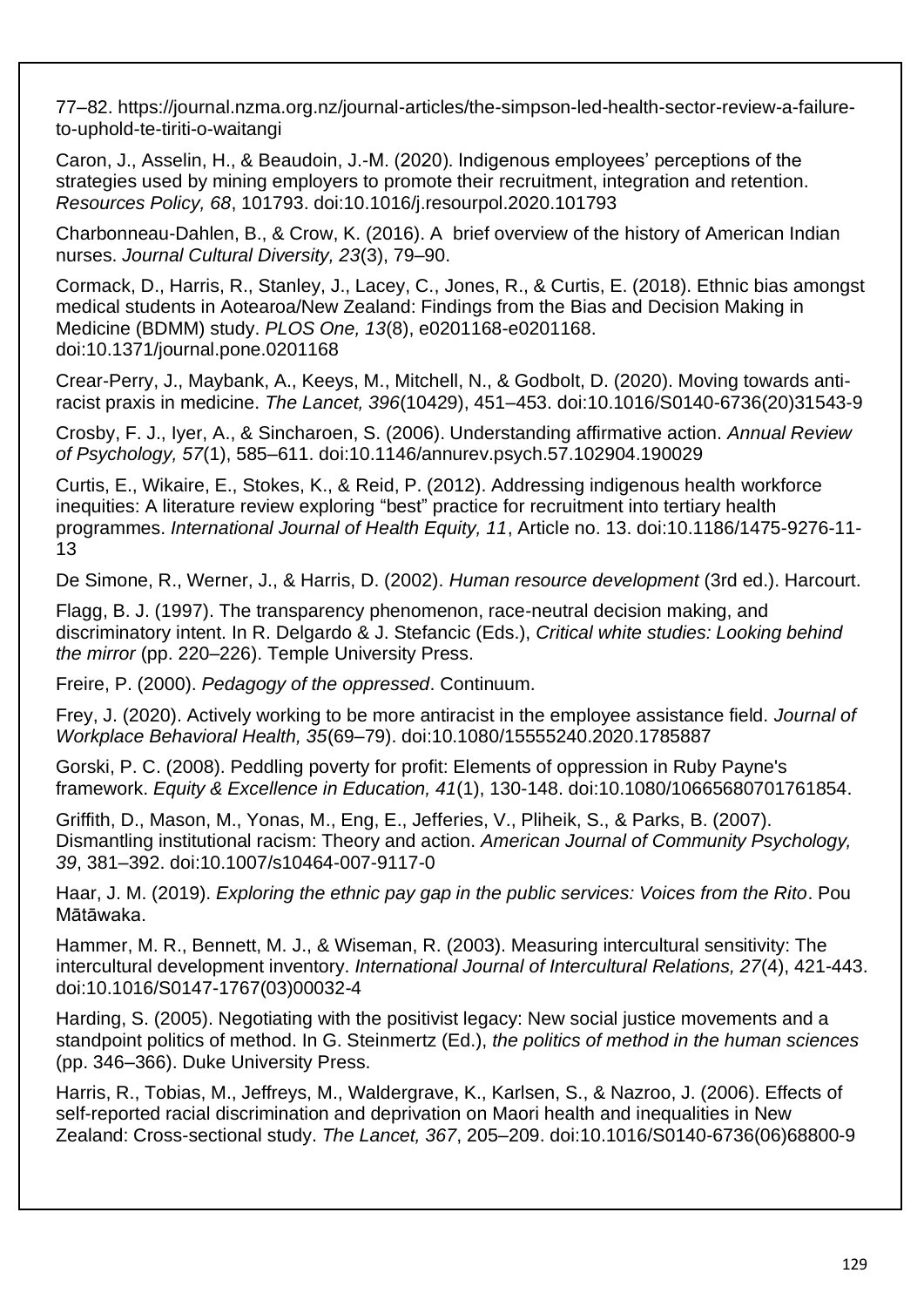Hatcher, S. M., Agnew-Brune, C., Anderson, M., Zambrano, L. D., Rose, C. E. Jim, M. A., Baugher, A., Liu, G. S., Patel, S. V., Evans, M. E., Pindyck, T., Dubray, C. L., Rainey, J. J., Chen, J., Sadowski, C., Winglee, K., Penman-Aguilar, A., Dixit, A., Claw, E., … McCollum, J. (2020). COVID-19 among American Indian and Alaska Native Persons — 23 states. *US Department of Health and Human Services/Centers for Disease Control and Prevention, Morbidity and Mortality Weekly Report August 28, 2020, 69*(34), 166–169. doi:10.15585/mmwr.mm6934e1

Health and Disability System Review. (2020). *Health and Disability System Review – Final Report – Pūrongo Whakamutunga.* https://systemreview.health.govt.nz/final-report

Health Quality & Safety Commission. (2019). *He matapihi ki te kounga o ngā manaakitanga āhauora o Aotearoa 2019: A window on the quality of Aotearoa New Zealand's health care*.

Health Workforce Advisory Committee. (2003). *The New Zealand Health Workforce: Future Directions—Recommendations to the Minister of Health 2003*. https://www.health.govt.nz/system/files/documents/publications/hwac-future-directionsrecommendations.pdf

Heath, A. F., & Di Stasio, V. (2019). Racial discrimination in Britain, 1969–2017: A meta-analysis of field experiments on racial discrimination in the British labour market. *The British Journal of sociology, 70*(5), 1774–1798. doi:10.1111/1468-4446.12676

Hiranandani, V. (2012). Diversity management in the Canadian workplace: Towards an antiracism approach. *Urban Studies Research*, *2012,* Article ID 385806. doi:10.1155/2012/385806

Hooker, R. R. J. (2015). *A two part story: The impact of a culturally responsive working environment on wellbeing; and the job attitudes and factors of retention for indigenous employees* [Unpublished master's dissertation]. Massey University. http://hdl.handle.net/10179/6974

Human Rights Commission. (2013). *Tūi tūi tuituiā Race relations in 2012*.

Huria, T., Cuddy, J., Lacey, C., & Pitama, S. (2014a). Working with racism: A qualitative study of the perpectives of Maori (indigenous peoples of Aotearoa New Zealand) registered nurses on a global phenomenon. *Journal of Transcultural Nursing, 25*(4), 364–372. doi:10.1177/1043659614523991

Huria, T., Cuddy, J., Lacey, C., & Pitama, S. (2014b). Working with racism: A qualitative study of the perspectives of Māori (Indigenous Peoples of Aotearoa New Zealand) registered nurses on a global phenomenon. *Journal of Transcultural Nursing, 25*(4), 364. doi[:10.1177/1043659614523991](https://doi.org/10.1177%2F1043659614523991)

Hurtado, S. (1992). The campus racial climate: Contexts of conflict. *The Journal of Higher Education, 63*(5), 539–569. doi:10.1080/00221546.1992.11778388

Huygens, I. (2004). *How Pakeha change in response to te Tiriti: Treaty and decolonisation educators speak [Collected focus group records]* (Expanded ed.). Treaty Publications Group.

Institute of Personnel and Development. (2020). Developing an anti-racist strategy. https://www.cipd.co.uk/knowledge/fundamentals/relations/diversity/anti-racism-strategy

Jones, D., & Torrie, R. (2009). Entering the twilight zone: The local complexities of pay and employment equity in New Zealand. *Gender, Work & Organization, 16*(5), 559–578. doi:10.1111/j.1468-0432.2009.00474.x

Kidd, J, Came, H., & McCreanor, T. (2022). *Using vignettes about racism from Aotearoa to generate anti-racism interventions.* Manuscript submitted for publication.

Lee, S., Collins, F. L., & Simon-Kumar, R. (2020). Blurred in translation: The influence of subjectivities and positionalities on the translation of health equity and inclusion policy initiatives in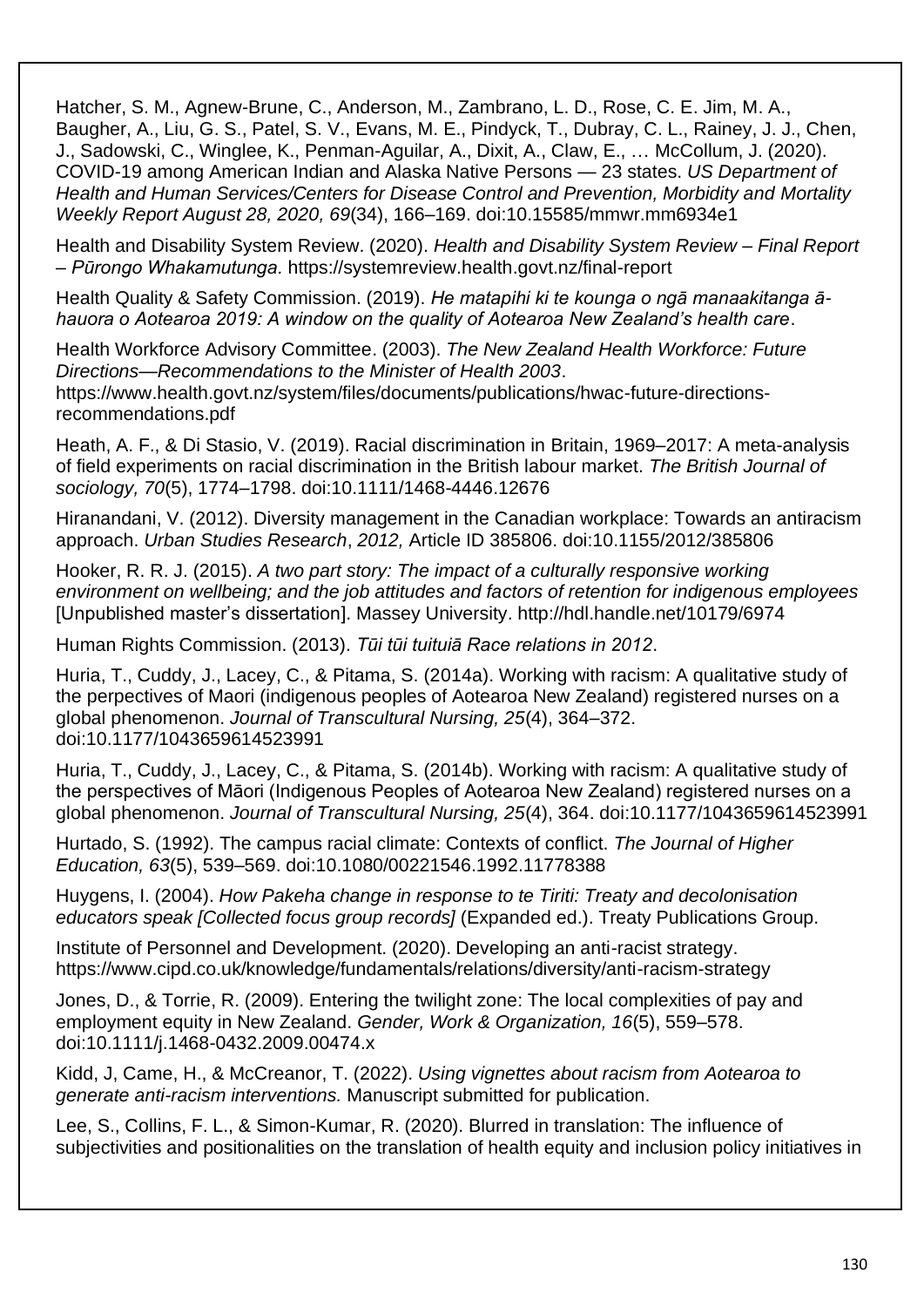Aotearoa New Zealand. *Social Science & Medicine*, 113248. doi:https://doi.org/10.1016/j.socscimed.2020.113248

Leslie, L. M., King, E. B., Bradley, J. C., & Hebl, M. R. (2008). Triangulation across methodologies: All signs point to persistent stereotyping and discrimination in organizations. *Industrial and Organizational Psychology: Perspective on Science and Practice, 1*(4), 399–404. doi:10.1111/j.1754-9434.2008.00073.x

Livingston, R. (2020). How to promote racial equity in the workplace. *Harvard Business Review, 98*(5), 64–72. https://hbr.org/2020/09/how-to-promote-racial-equity-in-the-workplace

Lukes, S. (2005). *Power: A radical view*. Palgrave Macmillan.

Māori Affairs Committee. (2020). *Inquiry into health inequities for Māori.* House of Representatives.

Margaret, J. (2016). *Ngā rerenga o te Tiriti: Community organisations engaging with the Treaty of Waitangi*. Treaty Resource Centre.

Matike Mai Aotearoa. (2016). *He whakaaro here whakaumu mō Aotearoa*. https://nwo.org.nz/wpcontent/uploads/2018/06/MatikeMaiAotearoa25Jan16.pdf

Merriweather-Hunn, L. (2004). Africentric philisophy: A remedy for Eurocentric dominance. In R. St Claire & J. Sandlin (Eds.), *Promoting critical practice in adult education: New directions for adult and continuing education* (pp. 65–74). Jossey-Bass.

Miller, P. (2020). Anti-racist school leadership: Making "race" count in leadership preparation and development. *Professional Development in Education*, *47*(1), 7–21. doi:10.1080/19415257.2020.1787207

Ministerial Advisory Committee on a Māori Perspective for the Department of Social Welfare. (1988). *Puao te ata tu (Day break)*. Department of Social Welfare.

Ministry of Health. (2018). *Achieving equity in health outcomes: Highlights of important national and international papers*. https://www.health.govt.nz/publication/achieving-equity-health-outcomeshighlights-selected-papers

Ministry of Health. (2020). *Whakamaua: Māori Health Action Plan 2020–2025*. https://www.health.govt.nz/publication/whakamaua-maori-health-action-plan-2020-2025

Monaghan, C. (2010). Working against the grain: White privilege in human resource development. *New Directions for Adult and Continuing Education*, (125), 53–63. doi:10.1002/ace.362

Monaghan, C., & Cervero, R. (2006). Impact of critical management studies courses on learner's attitudes and beliefs. *Human Resource Development International, 9*(3), 379–396. doi:10.1080/13678860600893573

NZSTA. (2021). NZSTA Equal Employment Opportunities (EEO). https://www.nzsta.org.nz/adviceand-support/employment/recruitment-and-induction/equal-employment-opportunities-eeo/

Pager, D., Bonikowski, B., & Western, B. (2009). Discrimination in a low-wage labor market: A field experiment. *American Sociological Review, 74*(5), 777–799. doi:10.1177/000312240907400505

Rangatahi Programme. (2018). About us. https://rangatahiprogramme.co.nz/about-us/

Ratima, M., Brown, R., Garrett, N., Wikaire, E., Ngawati, R., Aspin, C., & Potaka, U. (2007). *Rauringa raupa: Recruitment and retention of Maori in the health and disability workforce*. Taupua Waiora Centre for Maori Health Research, Auckland University of Technology.